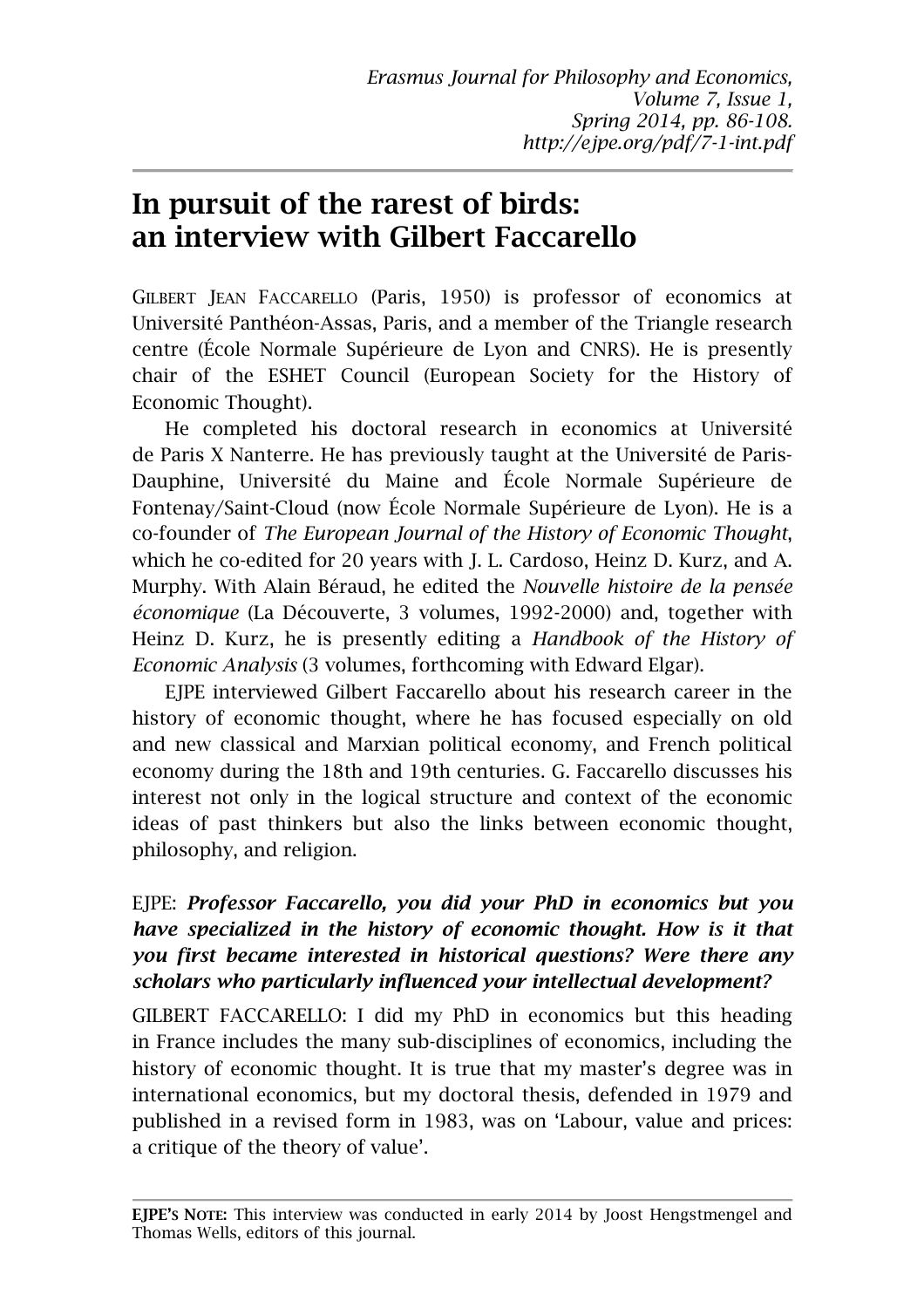You must realize that, when I was studying economics it was still the time of the capital controversy between the two Cambridges, i.e., the time of a fierce critique of the neoclassical aggregate production function and the related theory of distribution. This critique was principally associated with a strong neo-Ricardian revival after the publication of Sraffa's *Production of commodities by means of commodities* in 1960. As a consequence questions were also raised about the status of Keynes's writings and Keynesian theory, not only *vis-à-vis* the marginalist approach but also in relation to Sraffa's work and neo-Ricardian developments. Finally, all this rekindled the debates around Marx's theory, especially about the theory of labour value and the problem of the transformation of labour values into prices of production—and of course, in this case also, about the Marxian theory of distribution and the alleged law of the falling rate of profit.

Thus, at that time, economic theory, history of economic thought, and methodology were intimately intertwined. Consider that this was also the period when Paul Samuelson started to publish papers in HET. My doctoral thesis reflected this general mood. It dealt with the different attempts which had been made by many authors—from Smith to Sraffa and the neo-Ricardians, *via* Ricardo, Marx, Dmitriev, Bortkiewicz, etc.—to establish links between the concepts of labour, value and prices, attempts which were almost always coupled with the defence of specific theories of income distribution. I tried to understand why none of the links which were proposed could withstand critique. In my opinion this meant that this question of the links was not correctly posed, probably because the basic concepts had not been defined properly. These concepts, in particular the concept of labour—e.g., 'abstract labour' and 'socially necessary labour' in Marx had thus to be reconsidered and redefined. All these points naturally entailed methodological and philosophical issues. For example, in the case of Marx this led me to reconsider his supposed links with Hegel, to examine precisely what Marx had borrowed from the *Wissenschaft der Logik* and *Grundlinien der Philosophie des Rechts* and why it was necessary for him to do so. I thus tried to disentangle three different strands in Marx's discourse, what may be termed the technological, sociological, and dialectical. Marx no doubt thought that these lines of thought were complementary and necessary for his intellectual project. But I reached the conclusion that they were actually in conflict with each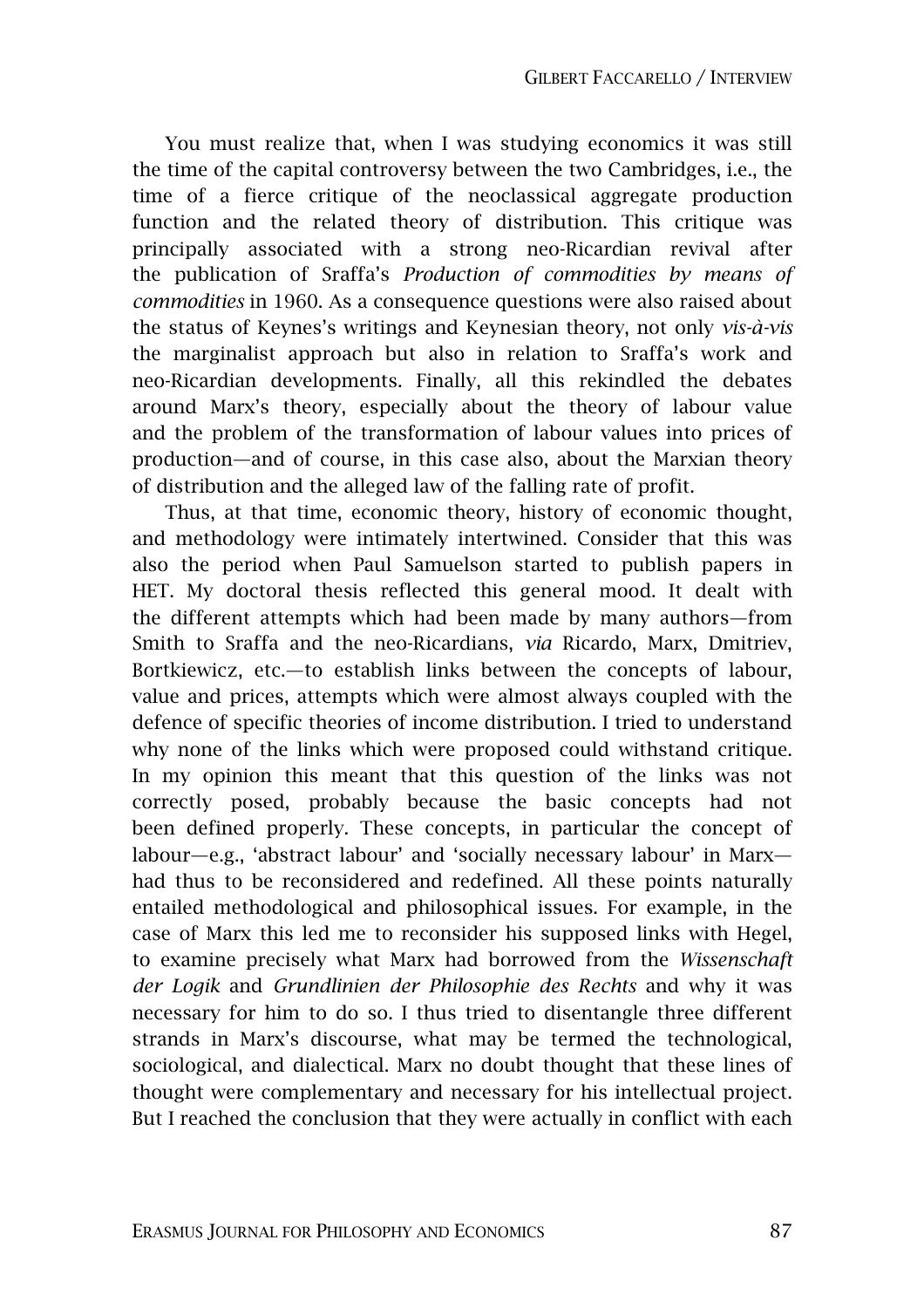other because, among other things, they entailed different and conflicting concepts of 'abstract labour'.

During all these formative years, I benefited of course from extensive reading, especially in English, Italian, and also German—the literature in the French language was very poor, to say the least, and not only in HET but throughout economics in general. Reading Sraffa and some papers from the Cambridge controversy in the seminar run by my supervisor Gilbert Abraham-Frois—who subsequently published a book with Edmond Berrebi, *Theory of value, prices and accumulation*—was exciting. Geoffrey Harcourt's book, *Some Cambridge controversies in the theory of capital*, which had just been published, was also important for us, together with those of Maurice Dobb, Ronald Meek, and John Hicks.

On the Marxian side, I was very dissatisfied with the traditional Marxist literature. I found the way in which Marx was read and commented upon totally uncritical and uninteresting. I was looking for new approaches. A short paper by Hans-Georg Backhaus on the 'Dialektik der Wertform' (1967), and a book by Helmut Reichelt, *Zur logischen Struktur des Kapitalbegriffs bei Karl Marx* (1970) were of great interest together with some works by Isaak Illych Rubin, especially his *Essays on Marx's theory of value*, an incomplete German translation of which I bought in Berlin in 1974; I subsequently bought the German 1975 translation of a debate between Rubin and S. A. Bessonow, *Dialektik der Kategorien*. Once back in Paris, I suggested a complete French translation of the *Essays* to colleagues in charge of the journal *Critiques de l'économie politique*, published by the left wing publishing house of François Maspero. It came out in 1978, translated by Jean-Jacques Bonhomme, after the English translation by Milos Amardzija and Fredy Perlman published by Black and Red, Detroit, 1972. Subsequently Rubin's *History of economic thought* was published in English with Ink Links in 1979. I am glad that there is now a kind of Rubin revival, in Russia, Germany, and Japan where publications of some of Rubin's manuscripts came out recently. As usual, France is unfortunately lagging behind.

On the Italian side the debates were lively and generated an impressive number of papers and books. I benefited a lot from the writings by Claudio Napoleoni, for example, and I also remember the publication of an Italian translation of a series of essays by Ladislaus von Bortkiewicz, edited by Luca Meldolesi (Einaudi 1971). But the greatest influence probably came from Lucio Colletti, an Italian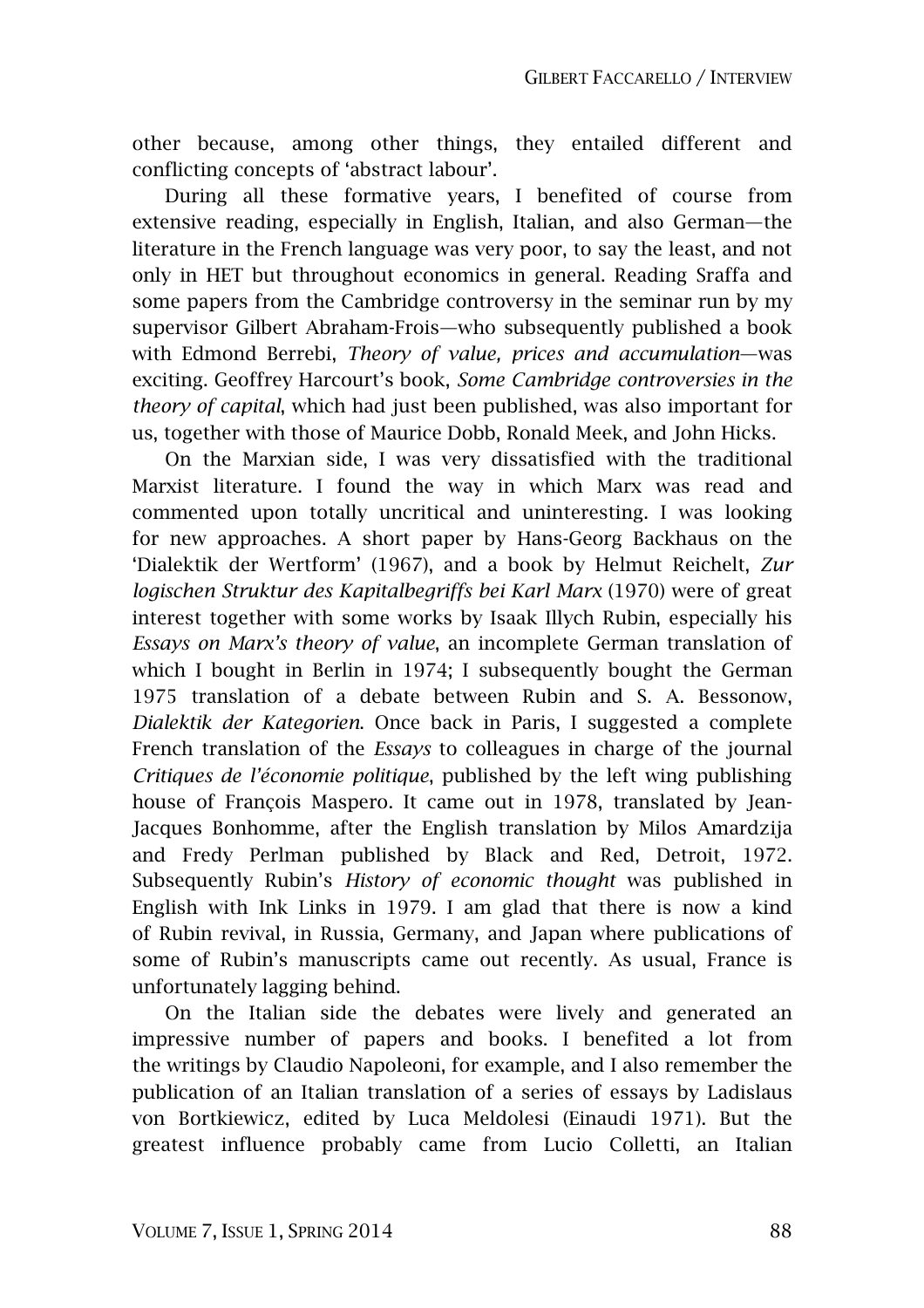philosopher whose book *Il marxismo e Hegel* (1969) impressed me a lot; his long introduction to Marx's *Early Writings* (1975) was also of great interest. In particular, he showed clearly why Engels's line of thought was not only irrelevant but also a highly misleading guide to the interpretation of Marx's writings; and how Marx's own position was much deeper and more complex than was usually claimed. But Colletti, like Rubin, did not go so far as to radically criticize Marx's discourse and that is precisely what I tried to do, re-evaluating Ludwig Feuerbach's approach at the same time. Feuerbach was not only essential to Marx's youthful critique of Hegel's philosophy; Marx also accepted Feuerbach's definition of abstraction and made decisive use of it in his characterization of the concept of money and in one of his most interesting definitions of abstract labour.

#### *You teach a seminar class on 'Methods in the history of economic thought'. What is your perspective on the methodology of HET?*

On this point I am a kind of anarchist. I do not think that there is only one way to do good research in HET. It is true that I have always rejected the retrospective 'Whig' approach as sterile and irrelevant. I have always been in favour of historical methods, with the condition of course that the links between economic theories and their historical 'contexts', their intellectual environments—philosophical, religious, political—be taken seriously and not treated as merely a kind of decorative but inessential wallpaper. But this delimits a very broad field. Specific historical methods and approaches are numerous—including the good old history of theories—and you are free to choose which one suits you best. It all depends on what you would like to study. Just show me your results: only the novelty and the quality of the results are important, not the road you take to reach them.

In this respect I think that simple oppositions between internalist/ absolutist and externalist/relativist approaches, or between rational and historical reconstructions—do you know of any 'irrational reconstructions'?—are rather superficial. If we would like to reflect on our own practices as historians of economic thought—and I do not deny that this is useful and even necessary—we must face up to much more complicated and complex problems. We are unavoidably embedded in a particular historical horizon, as are the authors and works we are analyzing. One of the first things to do then is to try to determine what are the precise meanings of concepts like 'explain', 'understand', and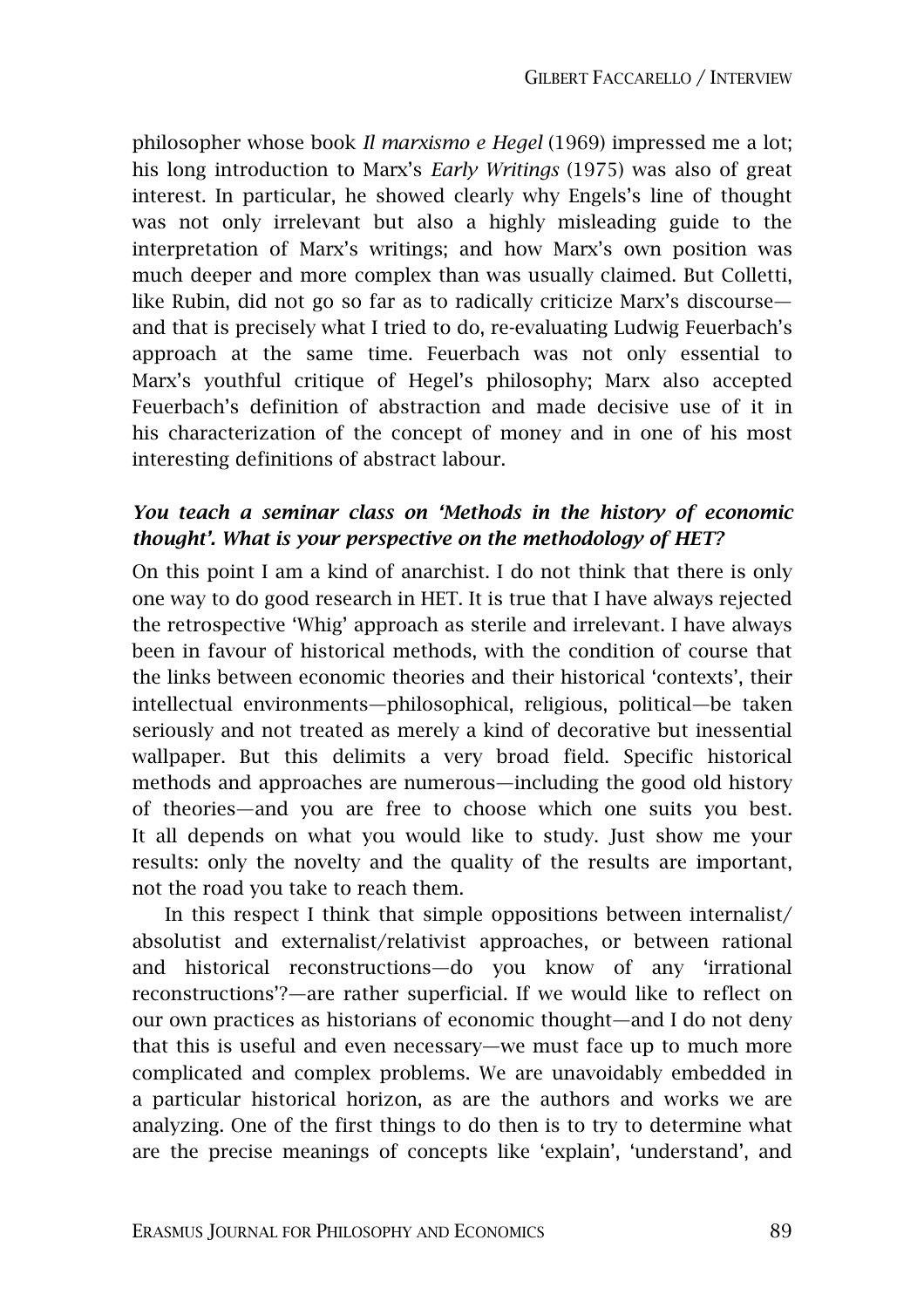'interpret'—and also what is a 'text' or a 'work'. To put it briefly, economists and especially historians of economic thought should take into account the history and developments of hermeneutics since at least Friedrich Schleiermacher and Wilhelm Dilthey, and particularly the writings of Hans-Georg Gadamer and Paul Ricœur—not to speak of the numerous debates they raised, for example with Jürgen Habermas. In my opinion this is a fundamental task.

On the other hand, insisting too much on 'method' presents two dangers. The first is to think that adopting a particular 'correct' method is an infallible path to wonderful results. This is doubly misleading because, first of all, committing to one method does not *ipso facto* provide any guarantee of success. Good research also depends on chance, coincidence, accidents, and above all on one essential element which cannot be taught: scientific imagination. Second, sticking to a single method can be paralyzing, especially for young scholars. In this respect we should bear in mind Montesquieu's warning: "vous ne pouvez plus être occupé à bien dire, quand vous êtes sans cesse effrayé par la crainte de dire mal".<sup>1</sup> Nietzsche said the same thing in substance: don't ask yourself what is the best way to climb the mountain, just climb!<sup>2</sup>

The second danger is dogmatism and intolerance. Those who are imprisoned by strict rules are sometimes led to despise any other approach and to become involved in sterile polemics on the subject. Unfortunately we are sometimes confronted in HET with the same sectarian attitudes we find in other fields of economics, where colleagues almost religiously follow one line of thought and excommunicate all who do not. This reminds me of Armande's speech in Molière's *Femmes savantes*: "Nul n'aura de l'esprit, hors nous et nos amis"!<sup>3</sup>

When I studied the theories of Boisguilbert and Marx I felt the necessity to combine an analytical approach with historical and philosophical point of views. This was the only way, in my opinion, to reconstruct the coherence of these authors, to make the full complexity

 $\overline{a}$ 

<sup>1</sup> "You can no longer be engaged in speaking or writing well, when you are constantly afraid of impropriety"—*Defence of the spirit of the laws, part III* (free translation).

<sup>2</sup> "Wie komm' ich am besten den Berg hinan? Steig nur hinauf und denk nicht dran!"— *Die fröliche Wissenschaft*.

<sup>3</sup> Molière, *Les femmes savantes* (*The learned ladies*)—Act 3, scene 2. Armande: "We, by our laws, shall judge of all new works; / We'll rule both prose and verse, whatever's writ; / Except our friends and us, none shall have wit; / We'll spy out faults in everything and find / None but ourselves to write in style refined".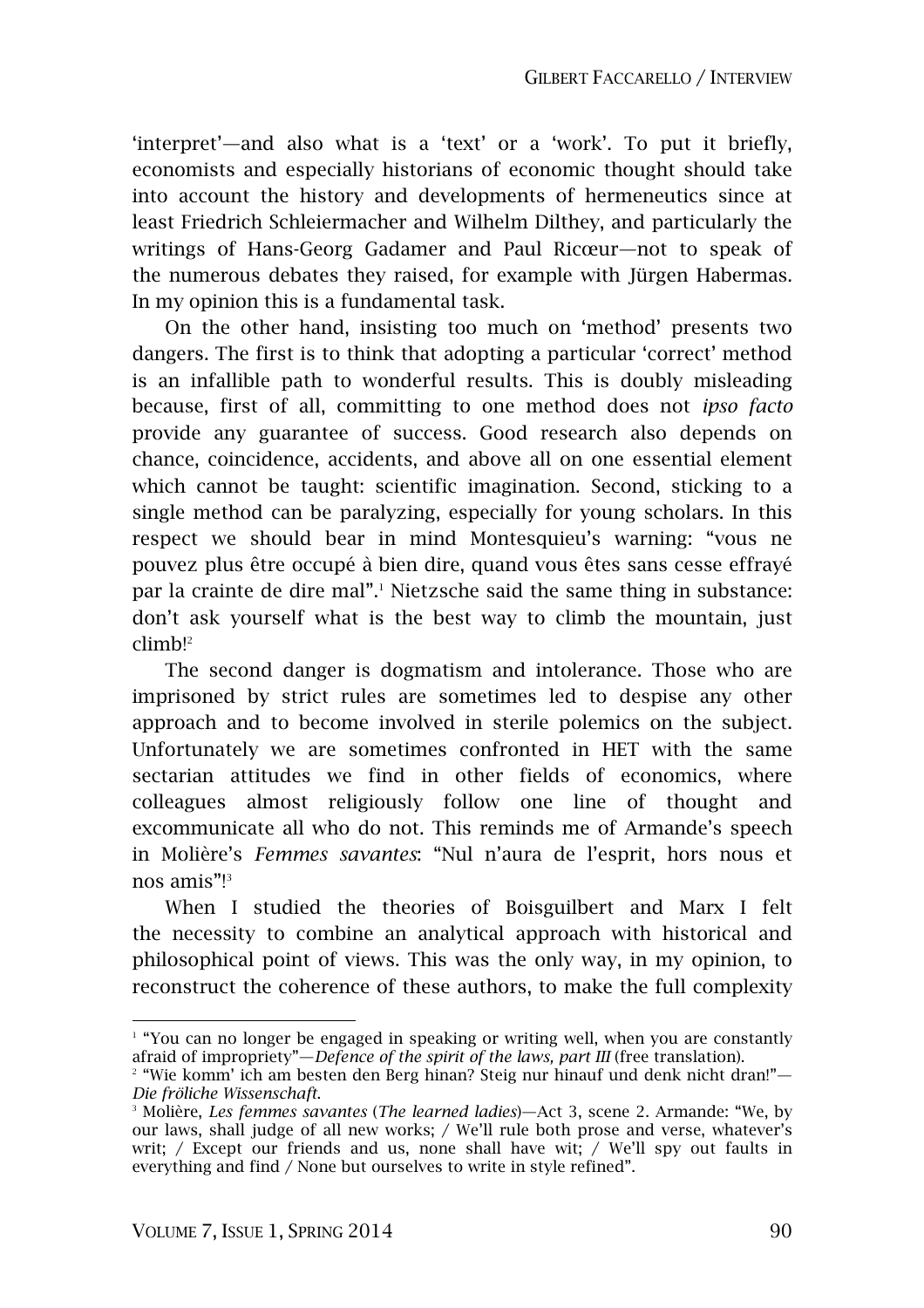of their theories and beliefs intelligible. When I studied the historical reception and dissemination in France of the writings and ideas of Adam Smith (with Philippe Steiner) or David Ricardo (with Alain Béraud), we adopted a more historical approach but without giving up the analytical point of view. The analytical approach is in turn predominant in my work on the history of public economics in France, and in my study of Ricardo's theory of international trade.

#### *What about your seminar on 'Methods in the history of economic thought'?*

My 'séminaire de méthode' does not really deal with 'methods' in the history of economic thought. Maybe the name is ambiguous. It is more modest in its aims: a seminar where students can learn how to read texts in a critical way.

To learn how to critically read a text is in no way superfluous, at least in France. During their prior studies, most students are accustomed to just working to pass exams, and to pass exams you are supposed to know what you have learned. In this seminar I try to make them realize that the attitude of a researcher is precisely the opposite: research starts when you recognize 'I do not understand'. They do not have to be afraid of speaking in this way, even when they read texts by prestigious authors.

We read and comment on works from different periods, for example the controversy between Bodin and Malestroict on the links between money of account, species, and prices—in the original version; Bernoulli's 1738 paper on his new theory of the measurement of risk, sometimes confronting different translations; or Keynes's 1911 review of Fisher's *Purchasing power of money* together with the first section, on the quantity theory of money, of chapter 3 of his *Tract on monetary reform*, etc. The analysis of these texts is driven by very simple questions: Against whom is the author writing? Which thesis is put forth? What is the structure of the argumentation? Is it convincing, and why? We pay attention to the vocabulary employed and its special meaning in a specific theoretical, historical or philosophical context—even if the meaning of words seems obvious at first sight. All this shows the students how careful a reading ought to be. On specific subjects—Boisguilbert or Smith for example—I or an invited speaker go deeper into the links between philosophy and the development of economic thought. We also spend some time examining the material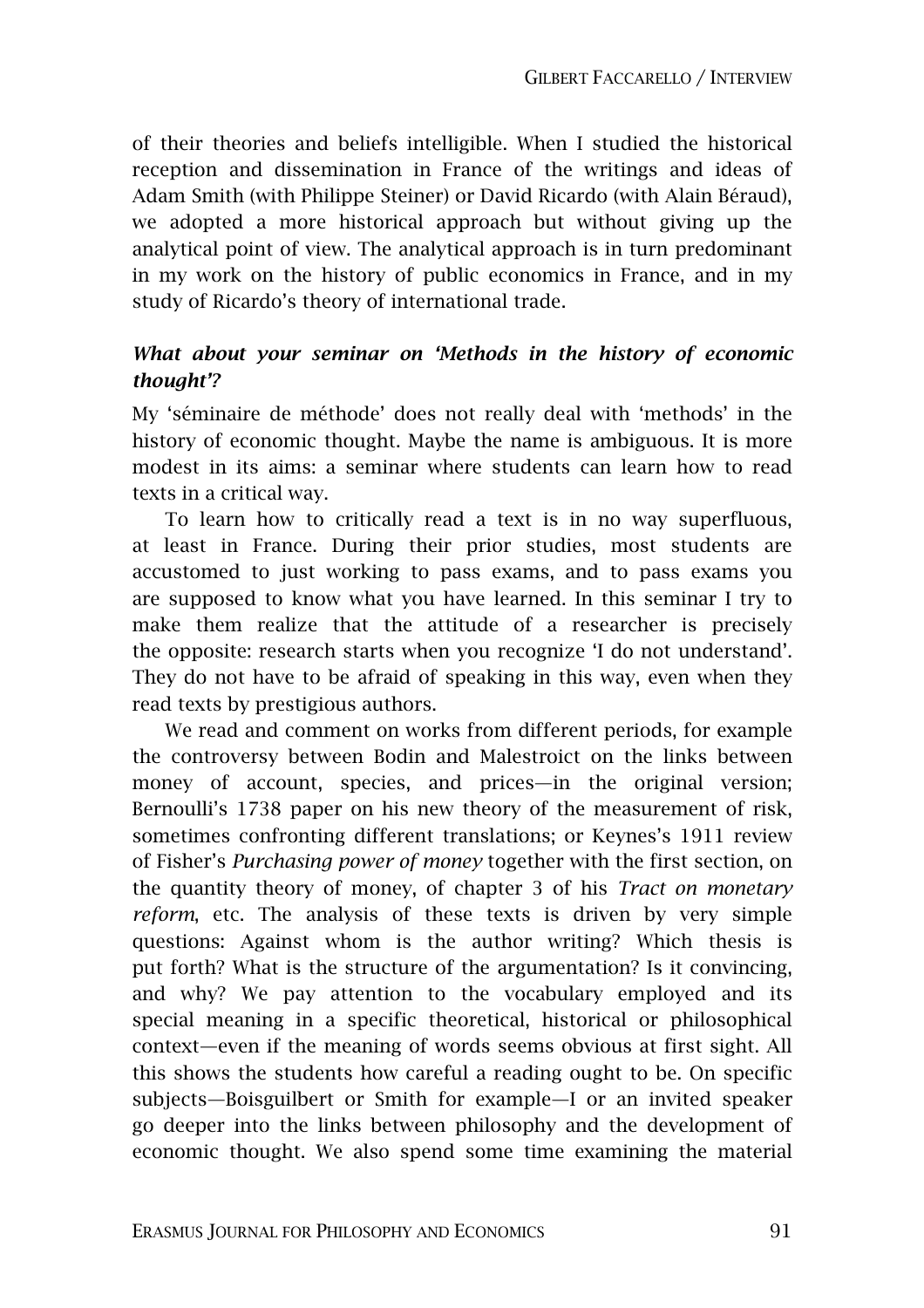aspects of the documents—hence our use of the original 16th century version of the Malestroict/Bodin texts.

In order to widen their horizons, I also recently began inviting young scholars who are writing a PhD thesis to attend some specialized conferences in HET, even if the topic is far from their own research. For example, at the conference on 'New developments on Ricardo and the Ricardian traditions' that we organized last September in Lyon together with the Ricardo Society Japan, the day before the conference opening was devoted to a series of lectures on various aspects of Ricardo's thinking to prepare the invited students for the conference sessions. The results were very positive and I plan to repeat the exercise. I think this kind of thing is an excellent complement to the annual European Summer School in the History of Economic Thought.

There is one point however over which I still quarrel with students. Although I distribute the texts in the form of PDFs, I urge students not to read them on the screen of their computer or tablet but to print them out and use a simple pencil to annotate them assiduously with their remarks, questions, and the like, as they read and re-read them. But I am afraid my arguments in this regard do not seem to be totally convincing! I know that annotation functions in electronic readers are improving, but they still lack the necessary flexibility to be really useful.

## *What do you think is the aim of the history of economic thought as an academic discipline? Does it contribute to the understanding of contemporary economics by researchers and students?*

The history of economic thought is first of all a sub-discipline of its own, *à part entière*, like labour or monetary economics. We do not have to apologize for being researchers in HET, nor feel guilty for the aesthetic pleasure we feel when reading 'ancient' texts. It is true that this does not contribute directly to solving contemporary problems, though it can suggest ideas for further theoretical elaboration. But it certainly helps us to understand those problems in a deeper way, and contemporary economic theory and concepts in general.

Moreover a solid training in HET provides an antidote to the narrow purely technical and mathematical training that most students now receive in schools and universities. I am not at all against formalization and the use of technical tools. But training in economics cannot be confined to this kind of technical approach without generating a loss of contact with reality and the pressing problems of today. When I look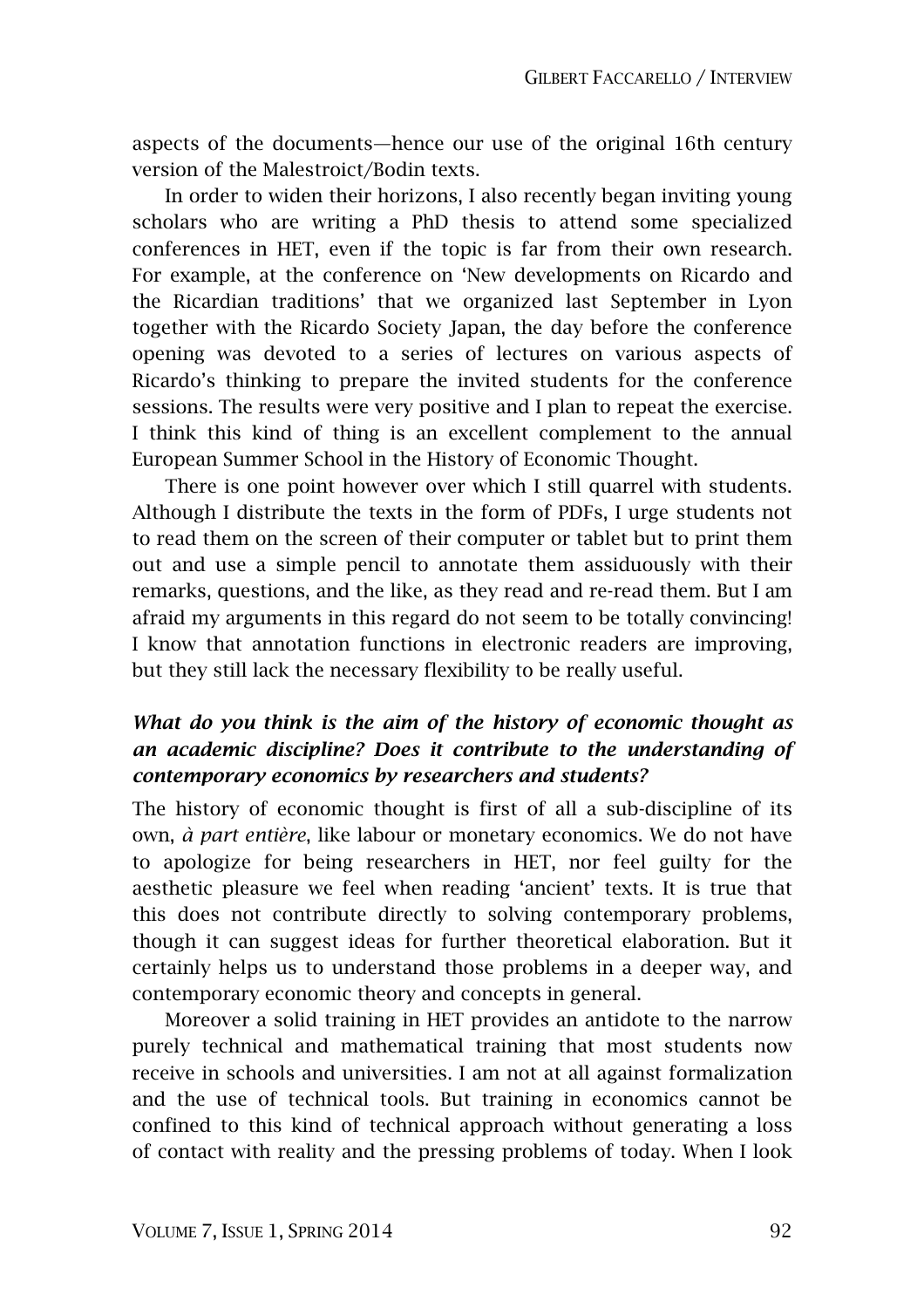at the content of many of the professional journals in the faculty library, I feel that we are back in the heyday of Scholasticism when Schoolmen were bitterly debating how many angels could dance on the head of a pin… Of course, those Schoolmen were convinced that this was an essential activity for the advancement of knowledge and the common good; just as some economic 'theoreticians' today!

A training in HET is all the more necessary because students (and teachers) are also usually highly specialized by topic and thus unable to reason on subjects outside of their precisely defined field of competence. HET can open new horizons, and that can help one to think in a more comprehensive and critical way. In this perspective paraphrasing Keynes—the study of HET is a necessary preliminary to the emancipation of the economist's mind. It allows one to see the analogies but also the differences with past events and controversies. And this is not superfluous. It is astonishing to see old ideas being put forth again and again in various guises, in public debates as well as in research papers. To take just two academic examples, economists would have had a better idea of the supposed novelty of the ideas Milton Friedman developed in his celebrated 1968 paper on 'The role of monetary policy' had they read Dennis Robertson; and the phenomena of adverse selection 'discovered' a few decades ago would have seemed rather less radical if some striking passages on banking activity and the fixation of interest rate limits in the *Wealth of nations* had been seriously studied.

It is significant that after every crisis the public, the press and even economists suddenly show some interest in economic history and HET. This was the case recently following the subprime crisis, when the social and professional status of economists and financiers was seriously shaken. They were accused of having developed useless—or even dangerous—models and practices, and of being quite wrong in their forecasts. Even Queen Elisabeth II noticed this, and she asked the right question on the occasion of her 2008 visit to the London School of Economics: why did no one see it coming?

But unfortunately this interest in HET did not last, except perhaps for a renewed attention to the writings of Keynes without any practical consequence, at least for the time being. Most people tend to be forgetful again once a crisis seems over and they are happy to go back to their old daily routines. When I was a student, we discussed the respective merits of Kuhn, Lakatos, and Feyerabend regarding the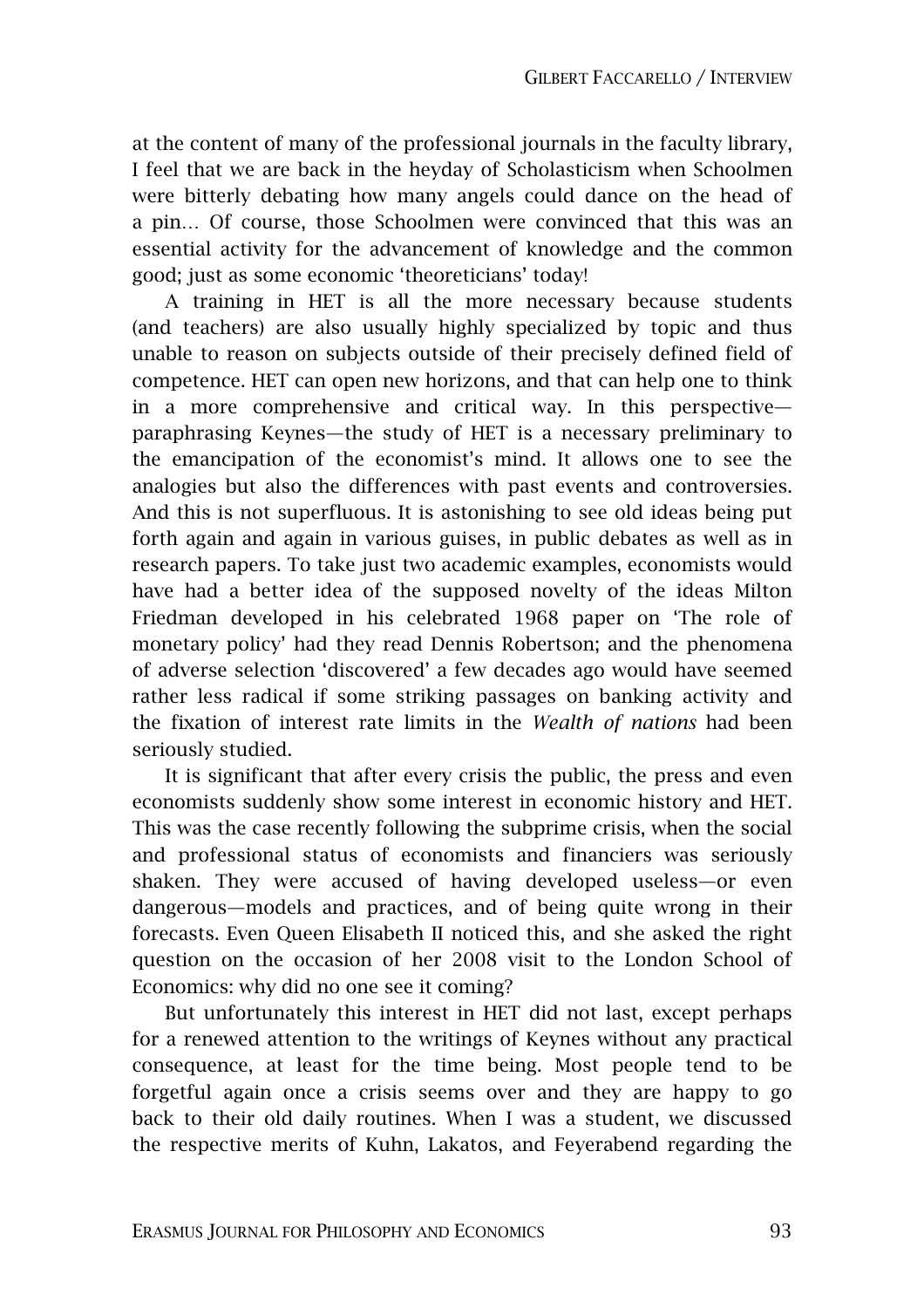sociology and methodology of science and the structure of scientific revolutions. I confess that I preferred the way Lakatos dealt with these questions. I realize now that Kuhn was also right, and that I underestimated the strength of the practice of 'normal science'. "In the long run, the economic scholar works for the only coin worth having our own [the profession's] applause", Samuelson once wrote (1962, 18). Alas, this is very true. It is the dark side of the 'scientific community'.

It is of course possible to come up with many other excellent reasons to study and to teach HET—see for example Mark Blaug's 2001 repentance, or Heinz D. Kurz's 2006 ESHET presidential address. But its role in a better understanding of economic concepts and the development of a more comprehensive and critical way of thinking seems to me essential.

One hundred and fifty years ago John Stuart Mill stressed the necessity of overcoming narrowness in thinking. "If a political economist is deficient in general knowledge", he stated in *Auguste Comte and positivism*, "he will exaggerate the importance and universality of the limited class of truths which he knows". A "liberal mental cultivation" is a necessary if not a sufficient remedy "against this narrowness [for] a person is not likely to be a good political economist who is nothing else" (Mill 1865, 306).

A few decades later, in his 1924 essay commemorating Marshall, Keynes wrote a few sentences along the same lines that are worth meditating. Max Planck once told Keynes that he had been interested in economics but he had felt that it was too difficult for him. "Professor Planck could easily master the whole corpus of mathematical economics in a few days", Keynes commented. "He did not mean that! But the amalgam of logic and intuition and the wide knowledge of facts […] which is required for economic interpretation in its highest form is, quite truly, overwhelmingly difficult" (Keynes 1924, 186n). The way in which Keynes detailed the difficulties is worth quoting. Economics, he stressed, is not *a priori* a difficult subject—"compared with the higher branches of philosophy and pure science". This notwithstanding, "good, or even competent economists are the rarest of birds. An easy subject, at which very few excel!" Why is it so?

The paradox finds its explanation, perhaps, in that the mastereconomist must possess a rare *combination* of gifts. He must reach a high standard in several different directions and must combine talents not often found together. He must be mathematician,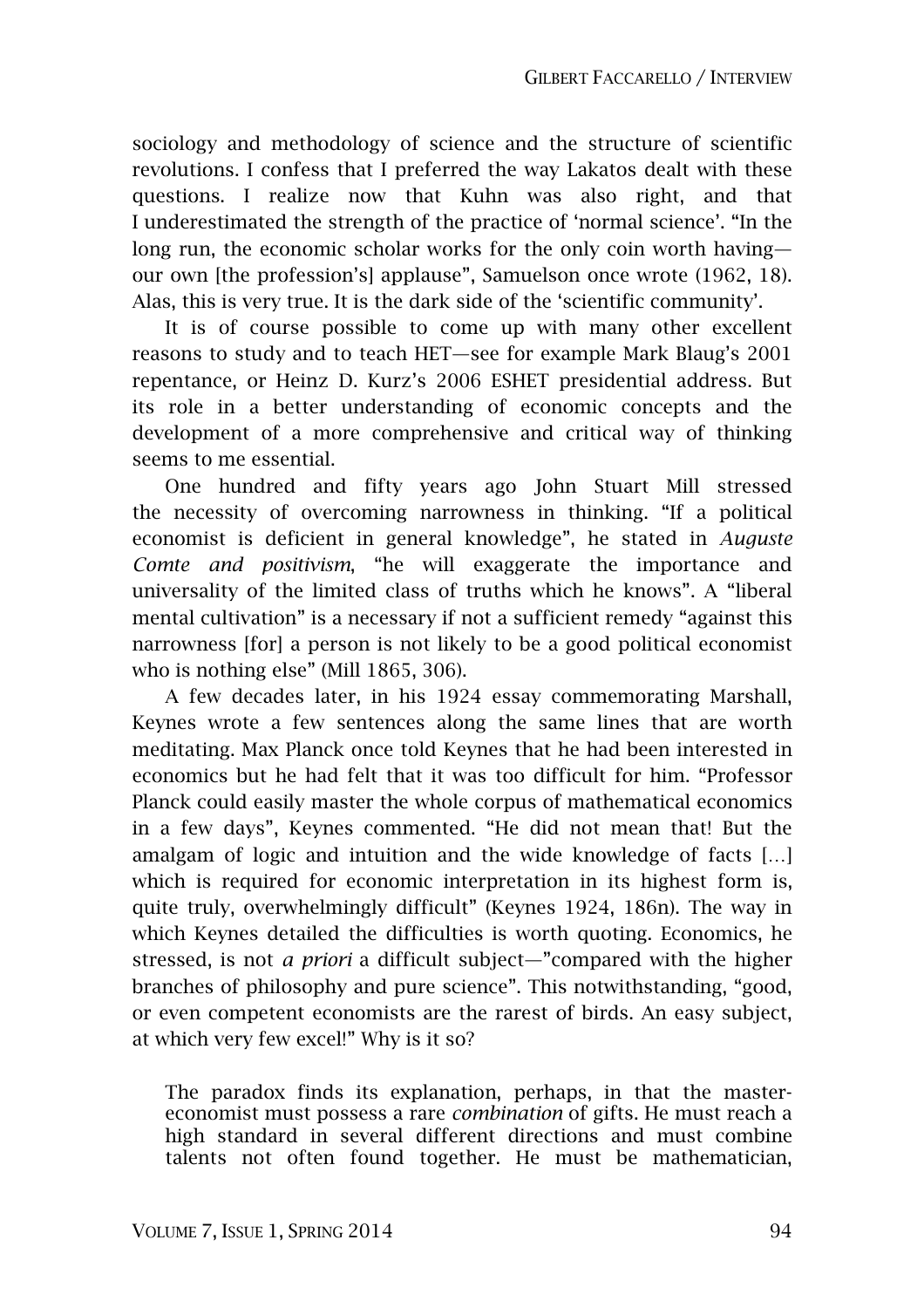historian, statesman, philosopher—in some degree. He must understand symbols and speak in words. He must contemplate the particular in terms of the general, and touch abstract and concrete in the same flight of thought. He must study the present in the light of the past for the purposes of the future (Keynes 1924, 173).

No doubt some will say this is an old-fashioned view, or too unattainable a model—or even that Keynes is only describing himself. But I presume all will agree that this kind of economist is still today the rarest of birds and that the present ways of teaching economics will not, to say the least, make them any more common.

#### *Turning to your own research, you often write about early-modern, pre-Smithian economic thought. What is it that particularly interests you about this period?*

Please allow me a remark on your terminology, which is extensively used in our discipline. I think that categories like 'pre-Smithian economic thought' are misleading. Why not 'pre-Turgotian', 'pre-Ricardian' or 'pre-Keynesian' economic thought? In the case of 'pre-Smithian economics', it is taken for granted that Smith was the founder of political economy and that contemporary economists are "the sons and daughters of Adam Smith" (Samuelson 1962, 1). There would be a before (non-scientific) and an after (scientific) Smith; a point of view that is totally biased and which moreover gives a false image of Smith, as the wealth of research published on his work in the last three decades demonstrates. I know that the label 'pre-Smithian economics' is still widely used by historians of economic thought, but this is unfortunate and suggests an intellectual inertia, or at least that the results of research take a long time to be accepted and integrated into our professional language.

I was (and I am still) particularly interested in the works of 17th and 18th century authors because, first of all, there is much to study in this field. The case was probably a bit different for English or Scottish authors, but, when I started to study HET, I realized that as regards Continental Europe the publications of that period were either neglected or dealt with in terms of the retrospective approach. At best their authors were considered as 'precursors', i.e., unimportant, just curiosities, the only elements of interest in what they wrote being precisely those which vaguely foreshadow some theory stated much later. This is an incredibly sterile approach which in the end cannot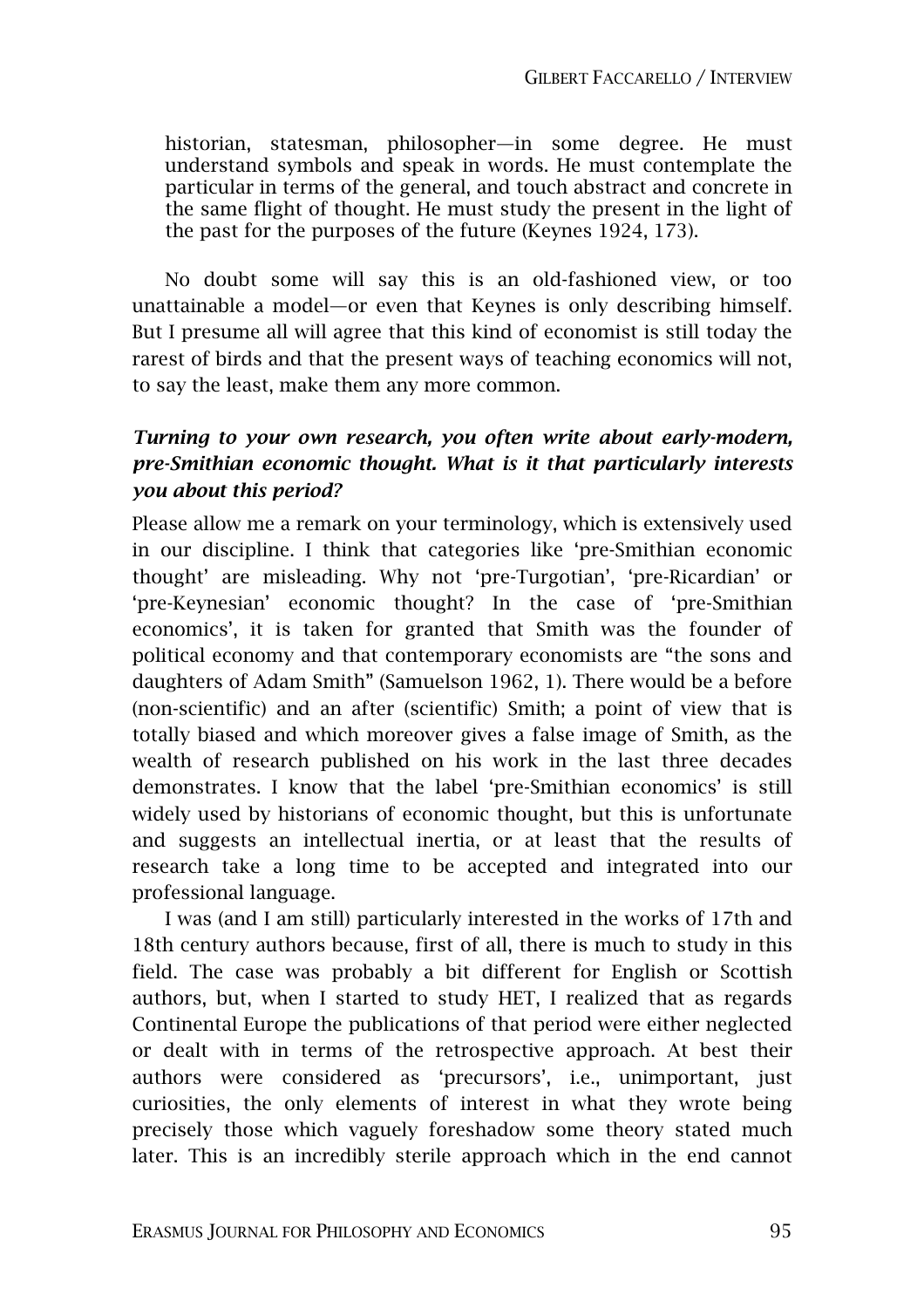uncover anything new. HET is not the history of a cumulative scientific truth which has been reached by discarding errors. It is certainly not the study of 'the wrong opinions of dead men'.

My aim was instead to take these authors seriously and to reconstruct their thinking as completely as it is possible to do in our own historical horizon, paying much attention to their historical and philosophical environment. What was needed was to reconstruct the logic and coherence of their arguments. A typical example is the work of Pierre Le Pesant de Boisguilbert who was only considered as a precursor of Quesnay; or even Turgot—an extraordinary theoretical mind, who is himself still all too frequently mentioned only as a 'dissenting Physiocrat', which does not mean anything. Not to speak of Jean-Joseph-Louis Graslin, Alexandre Vandermonde or even Ferdinando Galiani. This did not exclude research on more specific points. I tried for example to show how the debates between Turgot, Galiani, and Necker were politically and theoretically significant because they discussed, with valuable arguments on both sides, the difficult problem of how to design a successful economic policy in the context of the transition from a regulated to a free market economy. That was a very rich debate. Ironically enough, approximately the same questions were topical again quite recently, after the collapse in Eastern Europe of the political and economic regimes of the USSR and the so-called 'People's democracies'. I tried also to show how Vandermonde, while not a first rank theoretician, had nevertheless been important during the French Revolution, paving the way to Say's and Destutt de Tracy's concept of productivity.

Another powerful reason to study seriously these 17th and 18th century (but also more ancient) authors lies in the complex relationships they maintained with, broadly speaking, philosophical ideas. Most of the time these ideas are of no minor interest for these authors and powerfully motivate the questions they raised and the solutions they tried to find. The case of Boisguilbert is striking. His attitude towards the Jansenist currents of thought, together with the friendly attitude Jansenists had towards Cartesian physics, allow us to reconstruct in a better way his approach and results. Another striking example is Graslin. His *Essai analytique sur la richesse et sur l'impôt* (1767)—and his *Dissertation* of Saint-Petersburg (1768), for the few commentators who were aware of it—always raised a serious problem of interpretation. His writings have generally been considered to be important, but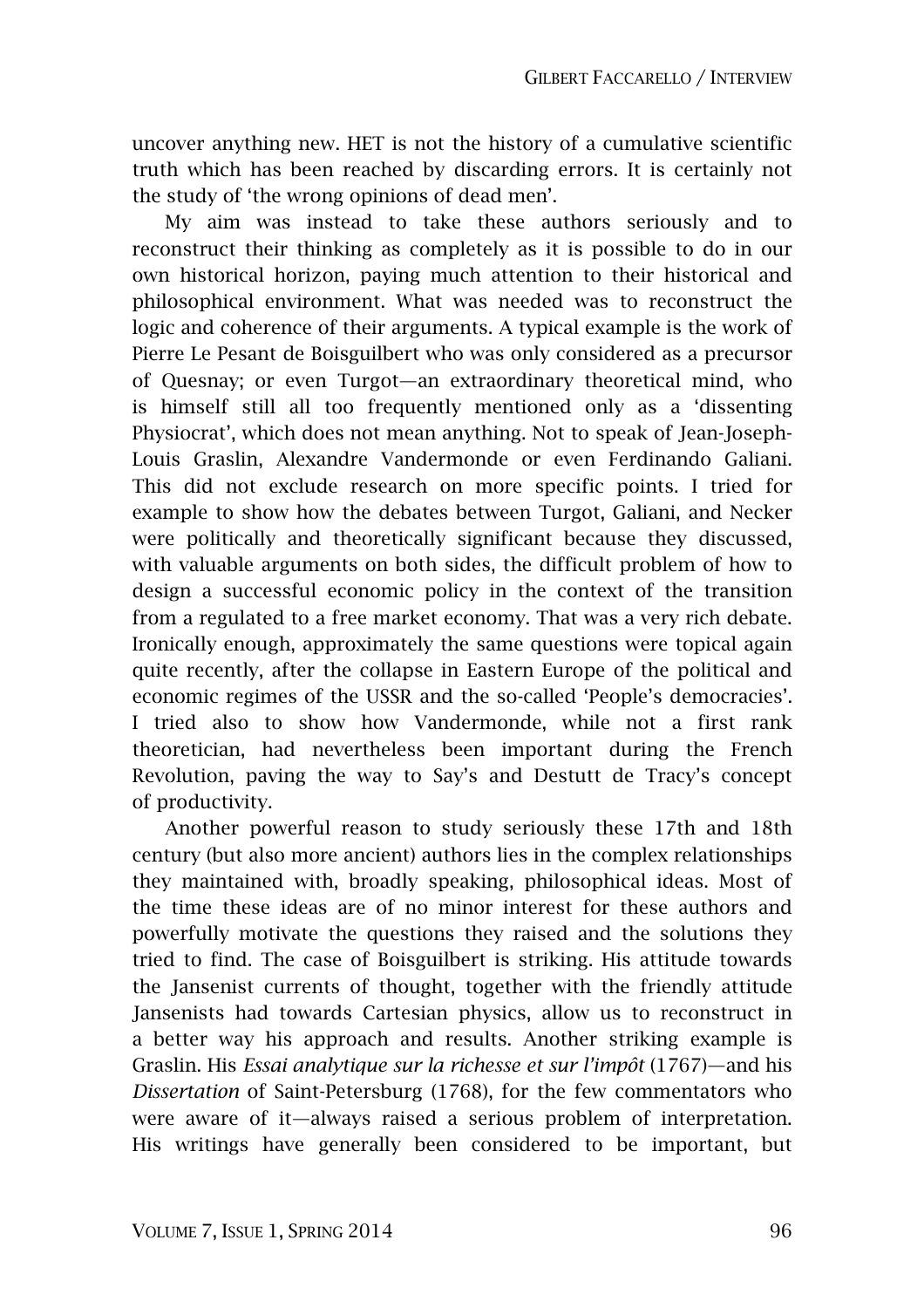commentators have never agreed on the reasons for that—and this is what happened in the case of Boisguilbert's writings, too. Whence a very vague image of Graslin as a 'forerunner' of just about everybody—again, like Boisguilbert. In order to find out what he was really about, I tried to combine intellectual history and an analytical approach. This allowed me to see how Graslin based his approach on ideas borrowed from Jean-Jacques Rousseau—especially from his *Discours sur l'origine et les fondements de l'inégalité parmi les hommes* (1755)—and sensationist philosophers like Maupertuis or Charles Bonnet. It was then fascinating for me to uncover how Graslin tried to develop a kind of Rousseauist political economy and how his construction can also be considered as the foundation of classical political economy—in the sense that it entails a theory of the natural prices of commodities based on the 'conditions of production' and a theory of market prices as 'gravitating' around these natural prices, a special case being a labour theory of value. It was also interesting to see how and why, like some of his contemporaries— Condorcet for instance—Graslin paid great attention to certain questions of public economics like market failures and the free rider problem, or how he distinguished complementary from substitutive goods.

For those who are interested in the multiple links between economic theory and philosophy, this period is central. This is not to say, of course, that these links disappeared afterwards and that economics finally became an autonomous science mimicking the model of physics. The old thesis of a progressive independence of economic theory *vis-à-vis* philosophy, politics and religion—which Louis Dumont tried to revive in the 1970s in his *Homo æqualis*—cannot be accepted. To believe that economic theory became a science through cutting away at any kind of link with philosophy, politics and religion—'freeing' itself from them and the intellectual environment out of which it progressively emerged—remains a kind of fundamental illusion. While more discreet, those links are still there, and of material importance. With Philippe Steiner I have tried to show how political economy presented itself as a new political philosophy. Succeeding centuries of domination by religion on behaviours and thoughts, it imposed a new ethos, a new 'conduct of life' to use Max Weber's phrase. This is what we called 'philosophie économique'.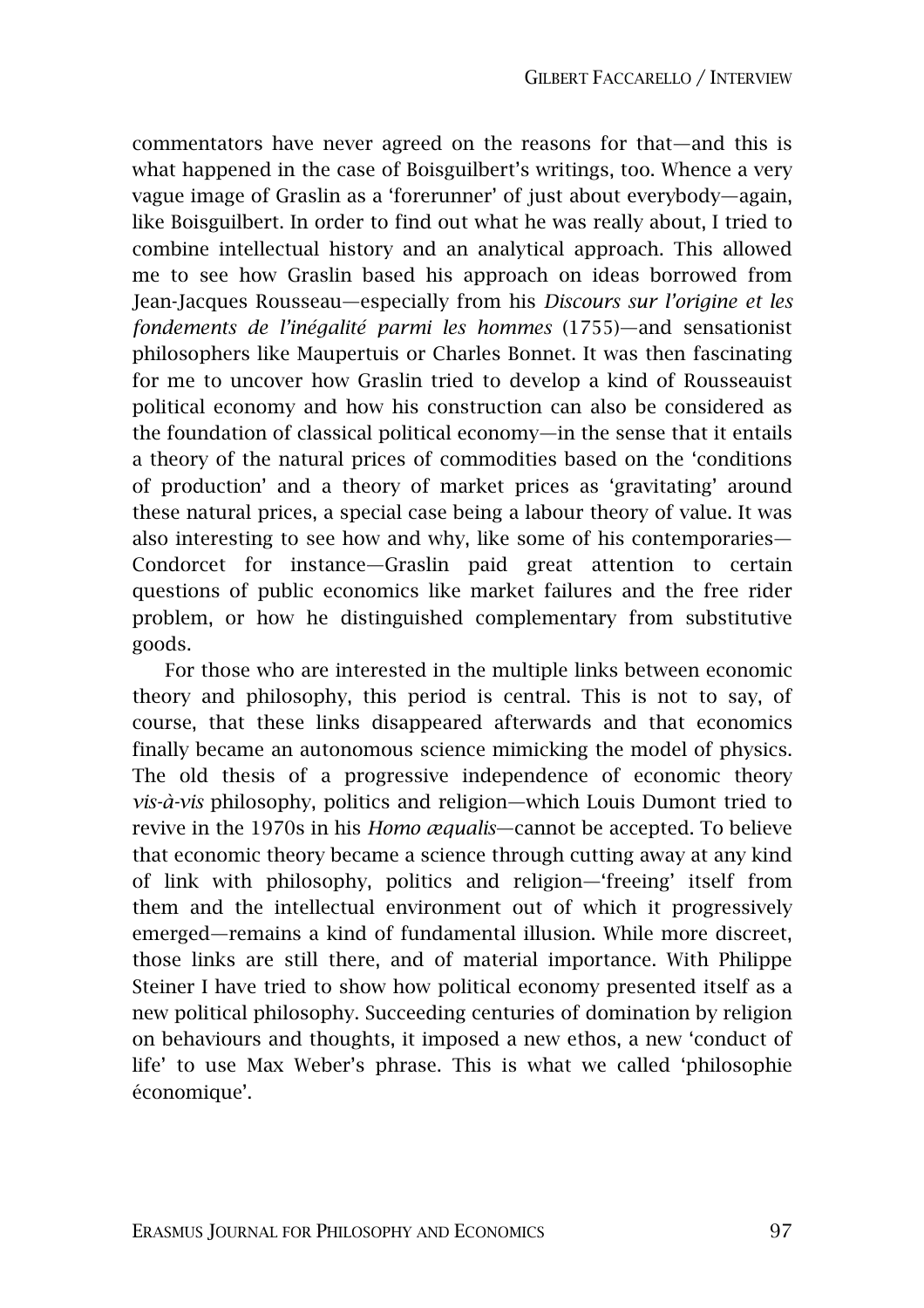#### *Could you explain what this phrase 'philosophie économique' means and why it is so interesting to you?*

As you know, in the specific intellectual context of 18th century France, almost every intellectual was said to be a 'philosophe', i.e., a person who thought freely and against prejudices and worked for the advancement of science and truth. Quesnay and the Physiocrats were known as the 'économistes' or 'philosophes économistes'. They were seen by many as philosophers who had not only developed a new science but also subverted the traditional wisdom for the counselling of the government of a state because they put the 'science de l'économie politique' or 'science économique' at the centre of the legislator's concerns. In fact they proposed a new political philosophy based on a new ethics.

This attitude was labelled 'philosophie économique' by some contemporary authors. The phrase was first coined in 1767 by Nicolas Baudeau, the founder of the *Éphémérides du citoyen*—which became the organ of Physiocracy—and who is also noted for having called Quesnay the 'European Confucius'. It appeared first in the *Éphémérides* and then in a book probably written at the same period but only published in 1771, *Première introduction à la philosophie économique ou analyse des États policés*. It was also picked up by Gabriel Bonnot de Mably, who was critical of this kind of discourse. The attitude of Quesnay and the Physiocrats was not new. It started with Boisguilbert some decades before, was also Turgot's, and was continued by Paul Thiry d'Holbach, Claude-Adrien Helvetius, and Jean-Baptiste Say. This new approach to politics, ethics, and society—this new political philosophy—was both positive and normative and tried to impose a new 'conduct of life' favouring the development of a market economy and the accumulation of capital. To express this we tried to build an ideal-type along Weberian lines. It is this ideal-type we chose to call 'philosophie économique' because we thought this was the best contemporary expression. In constructing it we focused on three elements: a self-interested conception of human behaviour; a theory of knowledge essentially based on sensationism; and a peculiar attitude to the Legislator which evolved through time. We have developed our idea in two co-authored papers.

Weber himself wrote that the relevance of the ideal-type he developed in his studies on *Die protestantische Ethik und der Geist des Kapitalismus* stopped at around the end of the 17th century. It seemed to us that, in France, from that date to the period of the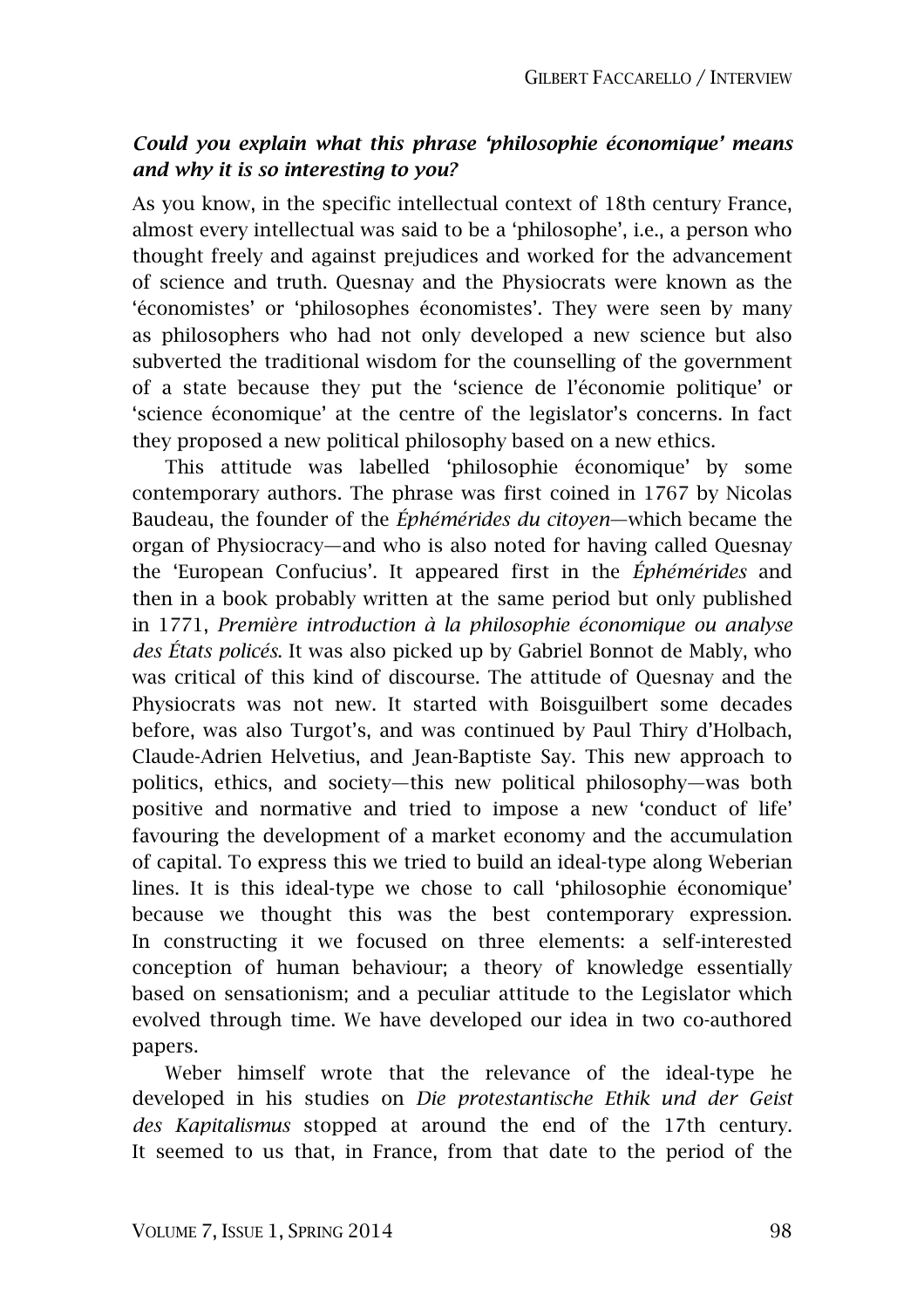Restoration—i.e., the beginning of the 19th century—our new ideal-type was useful in understanding the fundamental changes in the political, ethical and philosophical ideas that characterised the period.

#### *Your best-known and most-cited book deals with the economic writings of Pierre de Boisguilbert, whom you have already mentioned several times. Marx called him one of the founders of classical political economy, together with William Petty. How important was Boisguilbert's work to the development of modern economics?*

Marx was certainly a poor historian of economic thought, simply because he was not interested in HET *per se*. His approach is totally retrospective. He almost always judged the authors who wrote before him by a sole criterion: did they foreshadow or anticipate his own theory? Were they his 'predecessors' or not, and on which points? Classical political economy, according to him, included the works of all those who tried to understand the real production relationships in a capitalist society, i.e., to describe what happens behind the curtain of the market, unveiling what is hidden. And 'vulgar economists'—those who were satisfied dealing with mere appearances—were in his view the apologists of the system. Stated as such, this is a rather vague criterion. Something had to be added. The touchstone was in fact the labour theory of value. As he put it in *Zur Kritik der Politischen Ökonomie*  (1859), Petty in England and Boisguilbert in France initiated the scientific movement on this point which led to Ricardo and himself. This is of course an inaccurate statement: I cannot see any reference to or 'anticipation' of a labour theory of value in Boisguilbert. On the contrary he developed an account based on the interaction of demand and supply in markets and, on this basis, determined a system of relative equilibrium prices he called 'prix de proportion'.

In *Theorien über der Mehrwert* (1862-1863)—where, if I am not mistaken, Boisguilbert is referred to only once—Marx maintained that Boisguilbert was a forerunner of the Physiocrats who, in his view, showed that the "surplus value" was created in the sphere of production—even if this sphere was limited to agriculture—and not in the sphere of circulation. But there is nothing similar in Boisguilbert.

In fact what Marx found of greatest interest in Boisguilbert were his thoughts on money. The greatest number of references to Boisguilbert is to be found in *Grundrisse* (1857-1858), *Zur Kritik* (1859) and the 1858 primitive version of it, and they concern precisely this theme. Marx is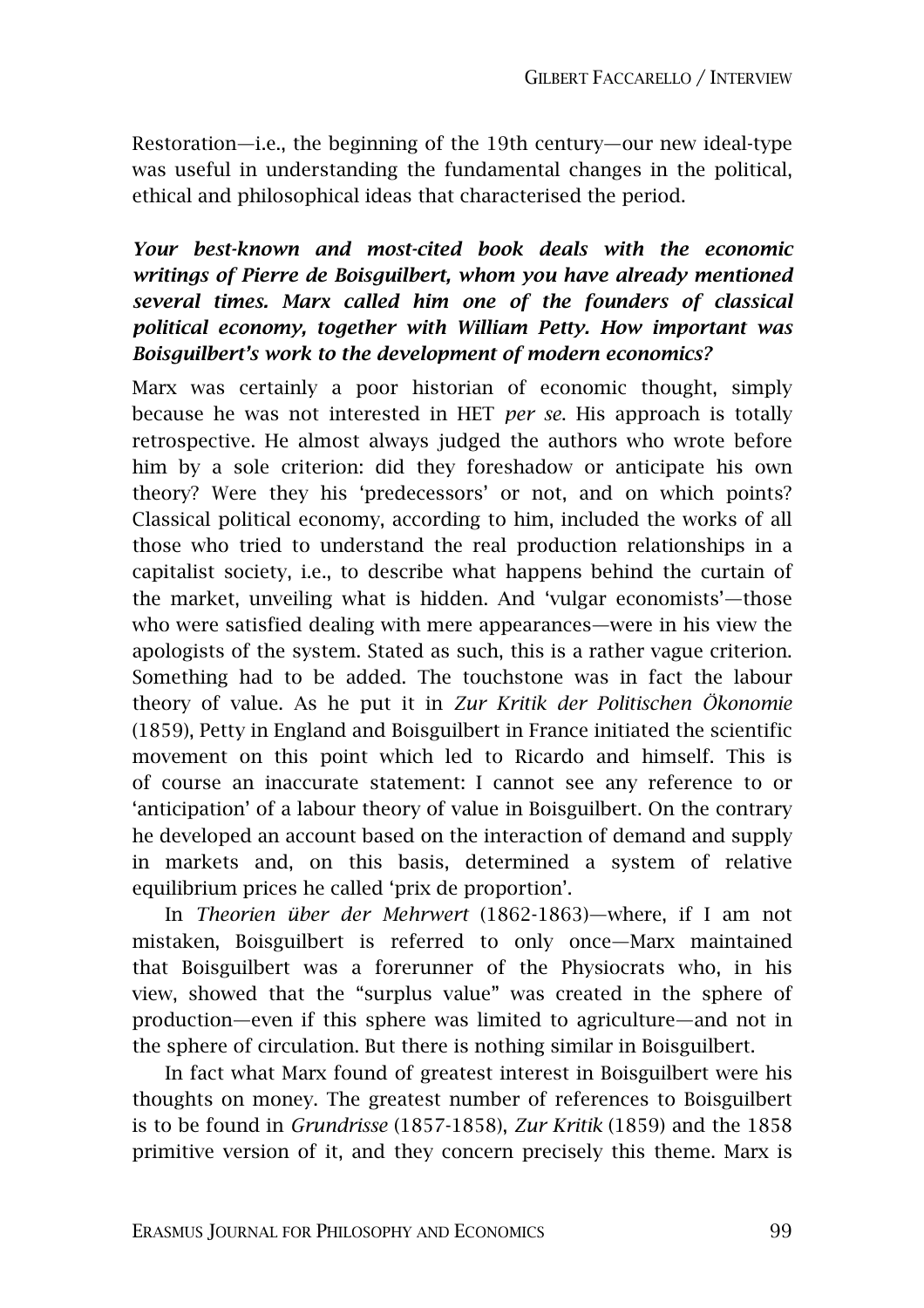attracted by the many passages where Boisguilbert violently stressed the damaging effects of the passion for money, gold, and hoards, and insisted that money, which should only have been the servant of trade in its functions of measure of value and medium of exchange, became its tyrant in its role of a store of value and as a consequence contributed to generating crises. It is on this aspect that Marx contrasted English and French (classical) political economy—Petty and Boisguilbert—an opposition that, he wrote, was a lasting one because it was still to be found between Ricardo and Sismondi. Contrary to Boisguilbert who was supposed to fight money, stressing repeatedly that genuine wealth consisted in the amount of commodities produced and not species, Petty was said to praise gold and the love of money because of their beneficial consequences for economic growth and the extension of markets.

Notwithstanding Marx's flawed interpretation, Boisguilbert *was* important in the development of political economy. On the basis of his religious belief and his stress on the Fall and Original Sin, he put the depraved, selfish, maximizing behaviour of agents at the centre of his analysis of the functioning of interdependent markets. From this conception of agents, together with their information and expectations, he determined the conditions of an optimal equilibrium of the economy, the 'état d'opulence', and proposed a laissez-faire policy—'liberté du commerce'—and a limited role for the State (justice, police and defence). This equilibrium—he used the term—is characterized by a system of relative prices, the 'prix de proportion' already alluded to. Absolute prices and the quantity of money in circulation do not play any decisive role in his analysis. Money as a circulating medium is for the most part endogenous: Boisguilbert thought his contemporaries were wrong to believe that the quantity of specie was too low and a cause of crisis. The fact that money does not circulate is not the cause of but a consequence of a crisis, the real causes of which are to be found elsewhere—essentially in bad economic and fiscal policy and the regulation of markets. Boisguilbert also analyzed possible destabilizing shocks and how a crisis could develop in one sector of the economy, especially agriculture, and then spread to the other sectors and become general. He also developed a circular flow approach in order to take into account the economic role of rentiers and the State.

These themes formed the legacy that Quesnay and the Physiocrats on the one hand, and Turgot and sensationist political economy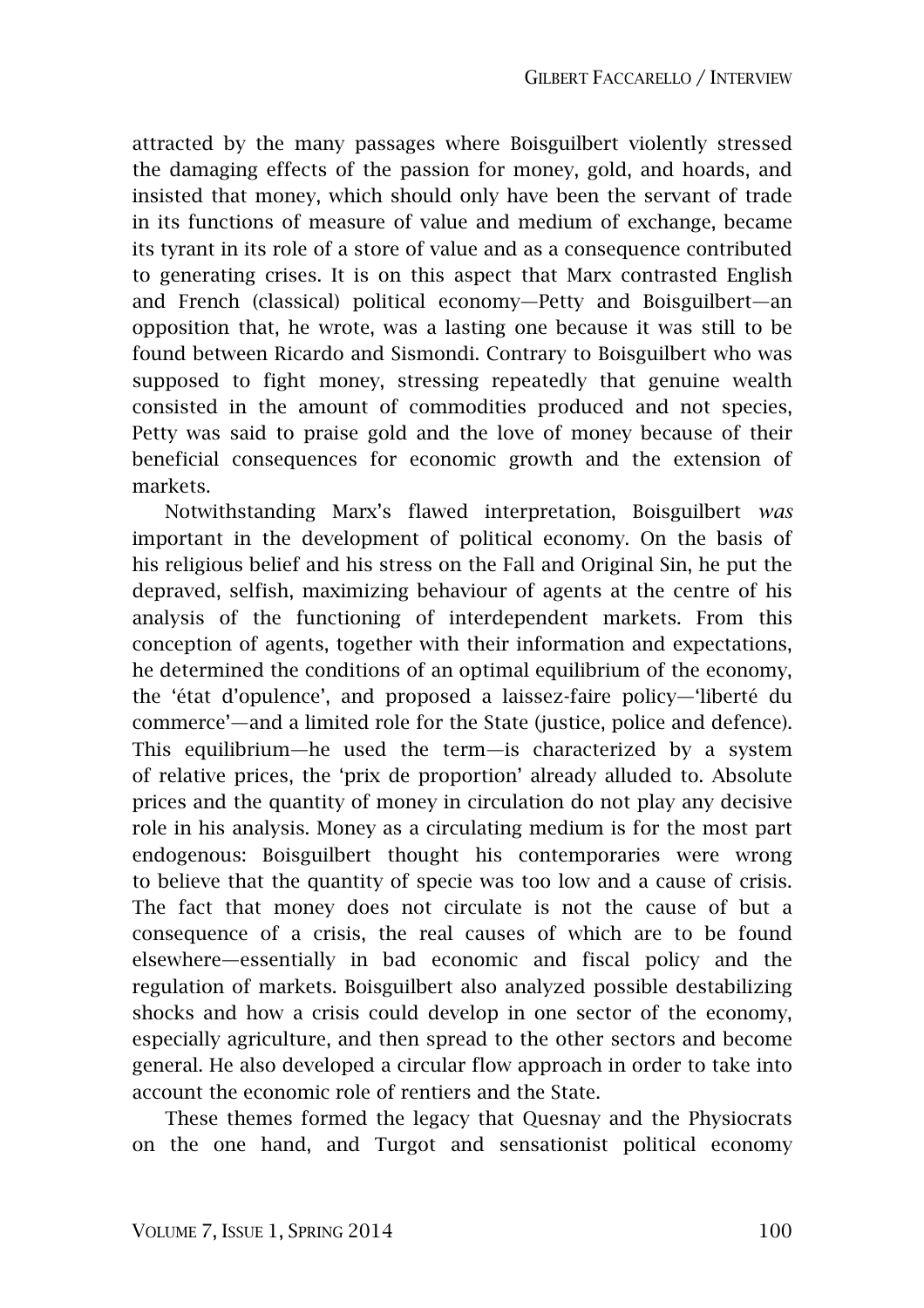on the other, took up in two rather complementary ways. In my opinion, however, Turgot, by substituting sensationist philosophy for Boisguilbert's theological point of departure in explaining the behaviour of agents, was the one who developed this intellectual legacy the most rigorously and farthest.

Coming back to Marx: he did not properly understand some French 17th century vocabulary—for example 'finance' and 'financiers'—and this explains some of his judgments. Moreover he worked on a faulty edition of Boisguilbert (the Daire edition, published in the celebrated *Collection des principaux économistes* in 1842). We had to wait for the beautiful 1966 INED edition of the works and correspondence of Boisguilbert by Jacqueline Hecht, including a substantial number of previously unpublished manuscripts, to get a better understanding of this architectonic author.

#### *Except for your work on the 19th century, most of your publications deal with French economists or economists who wrote in France/French. Do you think that, in describing the rise and development of modern economics, there exists a bias towards the British contribution? If so, why is the French contribution underestimated?*

There is certainly—or rather there was, because it seems that things are now changing again—a bias in favour of English-writing authors. This bias came strongly to the fore after World War II. If you look back to the 19th century or the beginning of the 20th, scholars paid more attention than today to what happened in different countries. As Samuelson remembered (1962, 3): "When I began graduate study at Harvard in 1935, Schumpeter rather shocked me by saying in a lecture that of the four greatest economists in the world, three were French". Well, it is true that Schumpeter came from Austria, but his case is not isolated. Things changed in a decisive way with the acceleration of the professionalization of economists after 1945—which gave the USA a political and intellectual dominance over economics, as in other fields. It was moreover easier for native English-speaking economists—rather reluctant to learn other languages or to consider research not written in English—to concentrate on their own heritage. This set the tone and in other countries many other scholars tended to imitate them and publish on the same themes. The great controversies, like the debates on capital theory already alluded to, on Keynes, on Ricardo, and so forth, also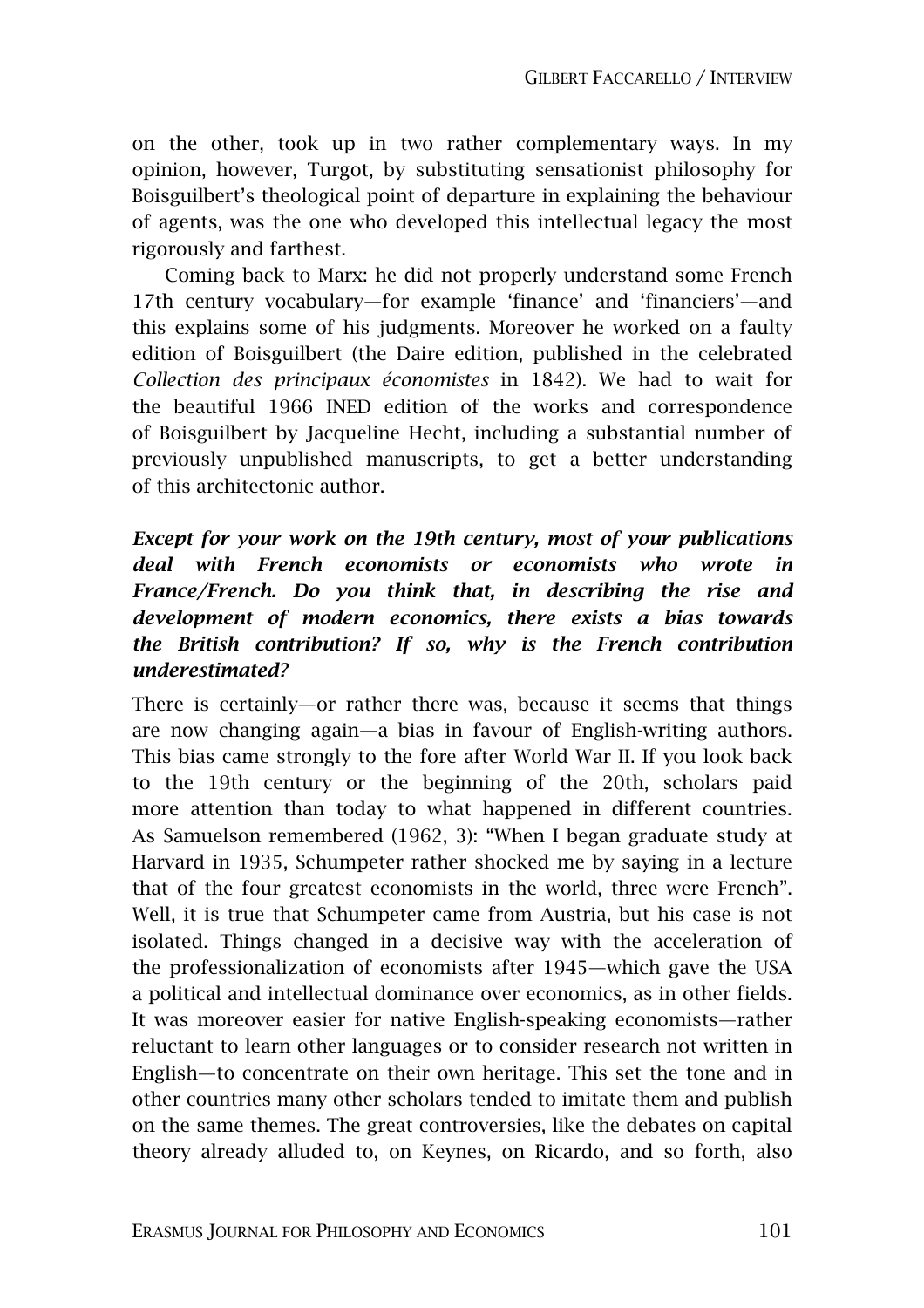played an important part in this focusing on Anglophone authors and writings. Historians of economic thought are not locked up in ivory towers—we also follow fashions and topicality.

Fortunately there were some exceptions. 'Big names' like Quesnay, Turgot, Say, Cournot, Dupuit, Walras, Marx, or Pareto always attracted some attention. But they remained exceptions. Note that what I just said of economists is certainly not true of English-speaking historians who never lost a wider perspective.

To this must be added the fact that, during the last two centuries, a great number of first-rank theoreticians, from Ricardo to Keynes, were British or American. And as historians of economic thought used to understand their discipline as the history of theories, this could explain the concentration of research on works published in English and the relative neglect of writings and debates in other languages. This is not to say that the latter were not studied. But the problem of language was a serious impediment to the reception and spread of research findings.

Two complementary problems which today do not exist any more also formed no mean obstacle to wider research. The first were the scant possibilities to publish a paper in HET in an Anglo-Saxon journal without dealing with subjects which were supposed to be of interest to this journal and its narrow range of referees. Now of course the spaces for publication are rather numerous, the profession is well organized and, thanks to the internet, communication with authors and referees from all over the world is incredibly easy. All these transformations over the last two or three decades are of material importance and no doubt favour the multiplication of subjects, themes and methods in HET.

The second reason was the simple (un)availability of the texts—the more ancient they were, the more difficult they were to find—and, more generally, of meta-information about the texts such as would allow tracing related works published during a given period. Today, with the internet and especially thanks to sites like Gallica (the electronic library of the Bibliothèque Nationale de France), Google Books, or Archive.org, and many other institutions, researchers can immediately have at their disposal a huge number of texts in various languages and all the metainformation that scholars of my generation could only get after months of detective work in libraries. By simply typing some words on your keyboard you can find very interesting references that you did not at all expect and which widen your horizon. The real challenge now is not to get documents and information, but how to manage and make good use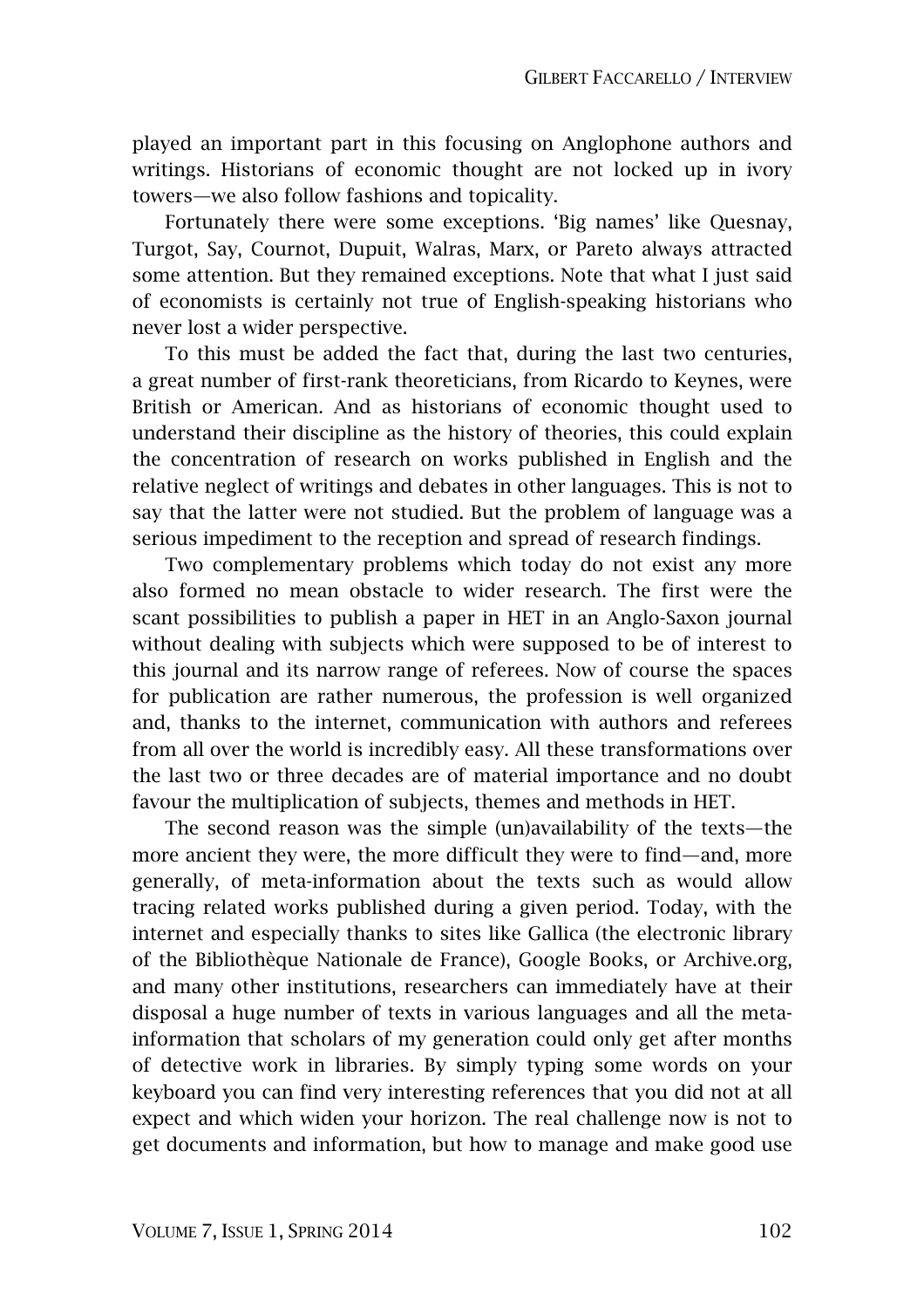of them—and the problem is serious for students starting a research project. Of course, this aspect of things depends on the subject: if you are studying Keynes's *Treatise on money* or the monetary theory of Walras, the problem is different. What I would just like to stress here is that one can now easily have a better view of the wealth of literature and debates in various countries. This is how, a few years ago, I discovered the richness of the debates about public economics among 19th century French economists, or the huge and highly varied French literature on population, poverty, and wealth.

#### *When it comes to 19th and 20th-century economics, you seem to be particularly interested in Ricardo, Marx, and Sraffa. Is there a philosophical connection between these economists?*

No, I do not think there is any philosophical connection between them, at least not any deep connection. Ricardo and Marx had different approaches. Sraffa owes something to both of them but he was working in a totally different intellectual context, well described in some recent contributions by Heinz Kurz based on the still unpublished Sraffa papers deposited in Trinity College, Cambridge. The only link I can imagine between the three of them would be a kind of positivist 'scientistic' attitude. But this is rather superficial a link.

In fact, after my book and some papers on the topics you mention, I did not do any more original research on the 19th century for a long time. I was interested in other subjects, and I felt it was not good for me to spend too long digging in the same place. Better to come back later, with a fresher mind. As we already discussed, I turned to the French 17th and 18th centuries, but also to the 20th. For the past 15 years, I have been teaching a seminar on Keynes—not the Keynes of the *General theory* and after, but the Keynes before 1936, starting with his first writings—'Keynes before Keynes' is the title.

However, I have returned to the 19th century in the last few years. First to the French 19th century, with papers on the history of public economics during this period, on the debates around poverty, population and wealth, on the various associationist trends of thought and finally on the role of the different religious faiths, old and new, in the controversies of the time. Of course Say, Cournot, Dupuit, and Walras are well known, but unfortunately research into the French 19th century usually only focus on 'big names'. This is a pity because the period is infinitely richer, both analytically and from the point of view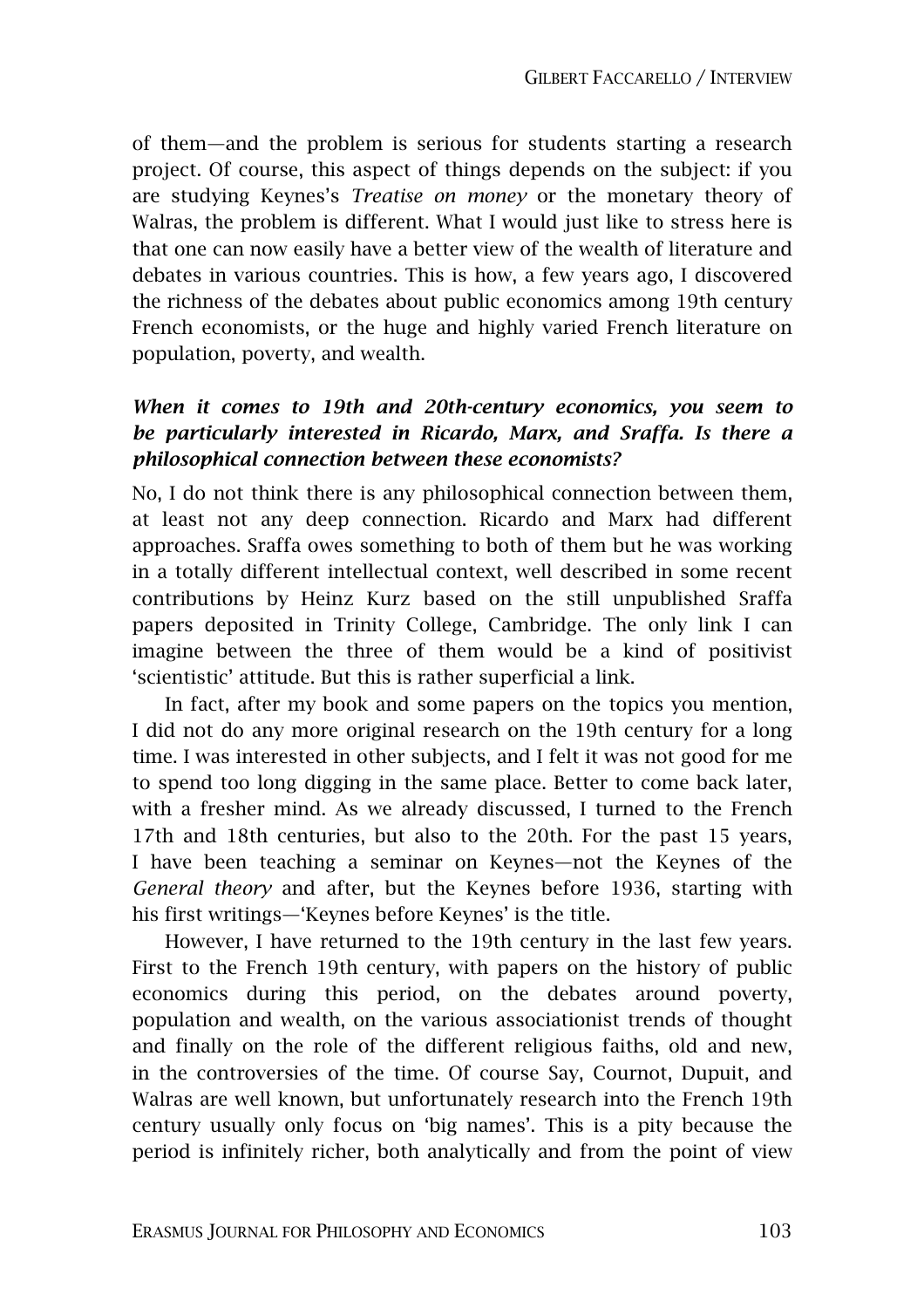of intellectual history. Be they liberals or anti-liberals, conservatives or socialists, the variety of opinions is incredible, as is the number of subjects they engaged with.

I am also returning to Ricardo and English classical political economy. It is really interesting to read these texts again after so many years and to re-discover them from another perspective. Sometimes my two 19th centuries connect with each other. For example I just published, with Alain Béraud, a study on the reception of Ricardo's writings in France. It was fascinating for us to see how the two worlds communicated, and how, why, on which points and by whom Ricardo's ideas were accepted, modified, criticized, or rejected over the following six or seven decades, and also how he influenced, directly or indirectly, various developments in economic theory on this side of the Channel.

#### *In your research you often pay attention to theological issues. Recently you launched a research programme entitled 'The conflictridden development of modernity: theology and political economy'. What does theology have to do with economics?*

Religion has been very important at decisive moments in the development of political economy. On this topic we usually think spontaneously of classical Greece and Scholasticism. But religion was still significant, though in a more discreet or even hidden way, from the seventeenth century onwards. And this should not be surprising. After centuries of religious domination, you cannot expect people to suddenly change their mentalities and totally erase the ideas which so powerfully shaped their intellectual cultures. Let us take an example. Historians of economic thought often quote Petty's assertion that he wanted to reason in terms of 'number, weight, and measure', and it is taken for granted that it represented the new scientific ethos of the time and a break with Scholasticism. It is true that this phrase is often quoted by 17th century scientists. But, interestingly enough, it comes from the Bible (*Wisdom of Solomon*, XI, 20-21).

I was first confronted with religious schemes of thought when studying Marx and trying to find the inner logic of his argument. I do not allude to the well-known 'opium of the people' but to something more fundamental. When discussing and trying to logically analyze the concepts of commodity, value, money and capital, Marx often used religious metaphors which, following Colletti, I proposed to take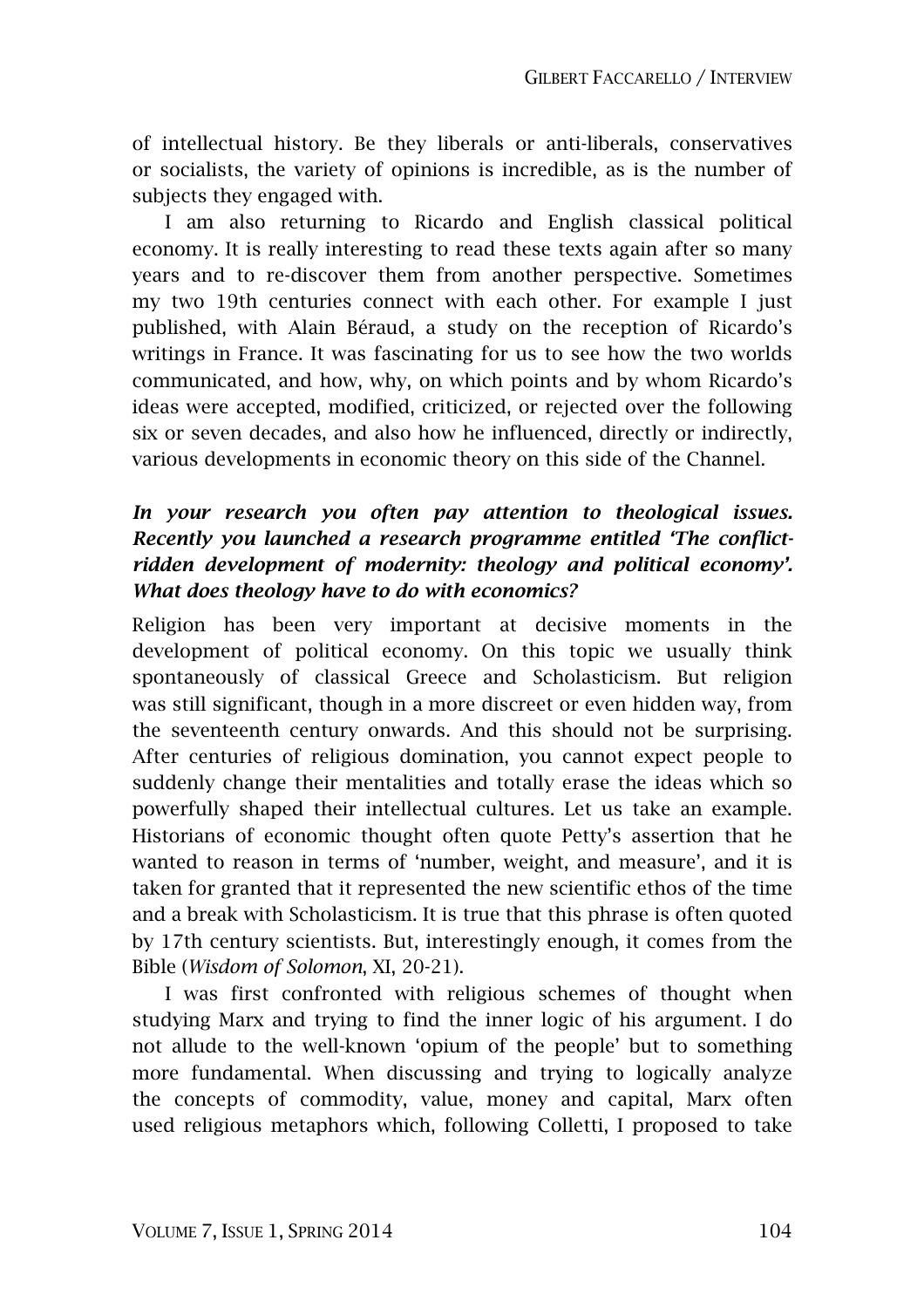seriously because they are in my view a key to the correct interpretation of many difficult or enigmatic passages in Marx's writings.

I was further confronted with theological disputes when I studied Boisguilbert. I started to read Boisguilbert by chance—I had to teach a course in the history of economic thought and I did not understand what I had read about him in the standard histories of economic thought. Fortunately I had bought the Hecht edition. I started reading and with every page more and more questions came to my mind. One thing led to another. I examined the Jansenist controversies of the time and found that I could interpret Boisguilbert's theories as an answer to some important questions being raised at that time in religious, moral, and political debates. In this case, and quite unexpectedly to me, religious ideas and beliefs were of material significance in shaping the political economy of free trade.

And this is not an isolated case. Philippe Steiner (2011) recently showed how Hermann Heinrich Gossen was inspired in his theoretical research by his religious faith. A decade or two ago, the writings of Maurice Potron—a French mathematician and Jesuit who wrote at the beginning of the last century—were rediscovered and republished. It is amazing to see how his faith and his search for a 'just price' could push him to elaborate a theory of prices of production and to find a mathematical solution for the existence of a system of equilibriumrelative prices—he used the Perron-Frobenius theorem as early as 1911 (Bidard, et al. 2009). It is striking too to see how Potron used, without knowing his writings, almost the same words as Boisguilbert. To define equilibrium prices, Boisguilbert used the condition that "il faut que chaque métier nourrisse son maître": for Potron, it was the translation of the prayer "give us this day our daily bread".

Religious thinking was also the source of important 19th century critiques levelled at liberal political economy by many authors from very different points of view—protestant, conservative catholic, liberal catholic, and socialist. As a matter of fact many socialist or associationist doctrines in France during the first half of the 19th century were inspired by religious ideas, old or new; doctrines that Marx and Marxists tried to dismiss but which not only played a major role in French culture and history, but were also much more important than avowed for the development of Marx's thought itself. It is also remarkable to note that the religious critique of liberal political economy motivated the foundation of sociology—and later 'economic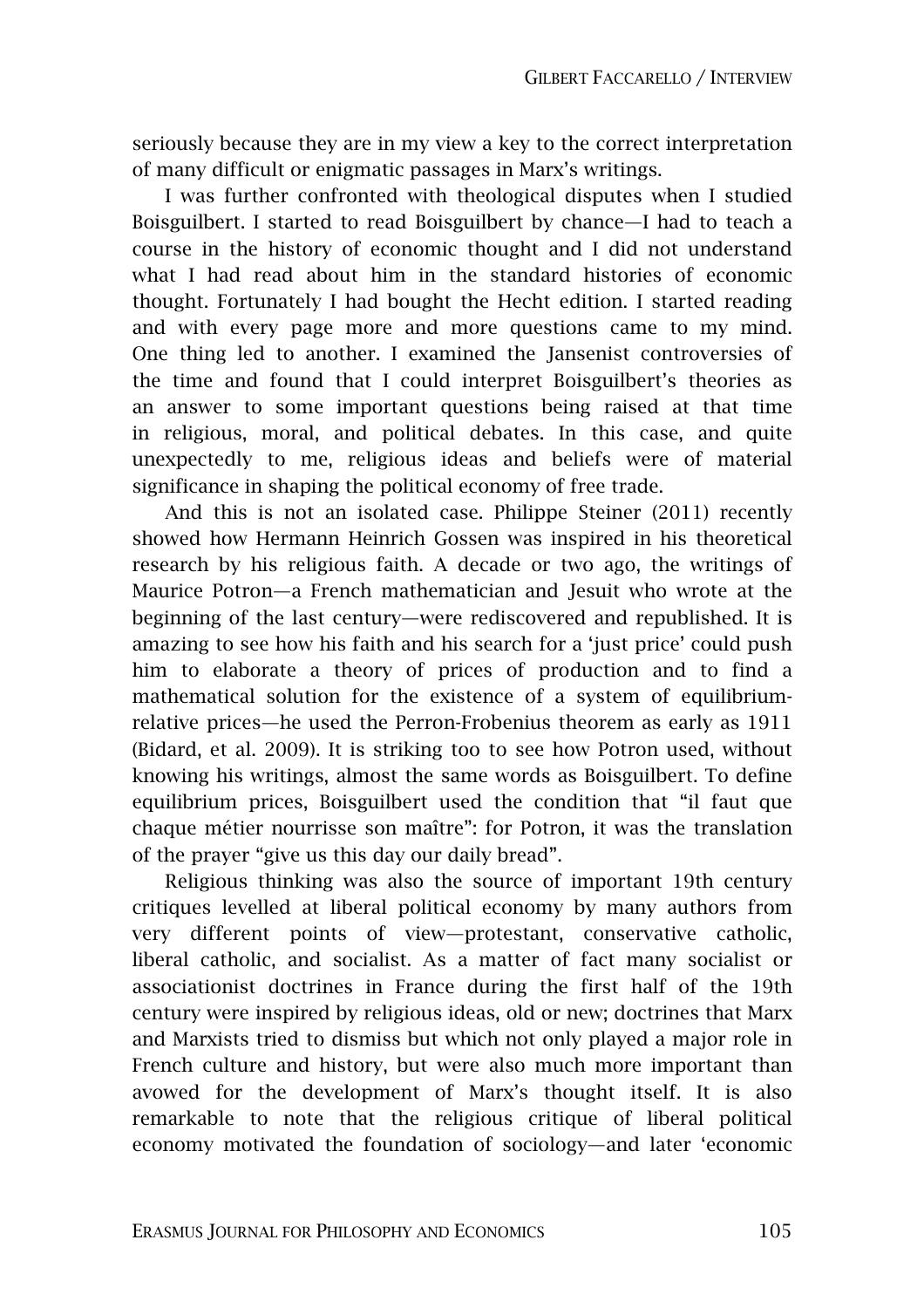sociology'—by Auguste Comte, Émile Durkheim and the Durkeimians, and so on, as Steiner (2005) clearly showed in a recent book. And coming back to economics, it is fascinating to see that the Protestant and Catholic critiques were rather similar at the beginning of the 19th century but diverged afterwards and by the end of the century were associated with two radically different models of economic and social organization—one founded on liberty and association, the other on authority and new corporations.

All this of course runs counter to, or challenges, the famous 'secularization thesis', which has been around for at least 150 years though its intellectual foundations are continuously shifting. I am not the first, of course, to be interested in this kind of research. But there is a need for more systematic study of the role of religious thought in HET. This is the reason why I proposed the research programme you mention. I also think that an international comparative study is essential in this field because the histories of the links between religion and political economy are not the same in every country. What happened in France, for example, is different from what happened in Great Britain or in the United States, Italy, or Germany. I am quite confident that the new research this programme will foster will bring interesting results and could well change or at least greatly enrich our perception of the history of economic thought.

#### **REFERENCES**

- Béraud, Alain, and Gilbert Faccarello. 2014. 'Nous marchons sur un autre terrain'. The reception of Ricardo in the French language: episodes from a complex history. In *The reception of David Ricardo in continental Europe and Japan*, eds. Gilbert Faccarello, and Masashi Izumo. London: Routledge, 10-75.
- Bidard, Christian, Guido Erreygers, and Wilfried Parys. 2009. 'Our daily bread': Maurice Potron, from Catholicism to mathematical economics. *The European Journal of the History of Economic Thought*, 16 (1): 123-154.
- Blaug, Mark. 2001. No history of ideas, please, we're economists. *Journal of Economic Perspectives*, 15 (1): 145-164.

Colletti, Lucio. 1969. *Il Marxismo e Hegel*. Bari: Laterza.

- Colletti, Lucio. 1975. Introduction. In *Karl Marx's early writings*. Harmondsworth: Penguin, 7-56.
- Faccarello, Gilbert. 1982. Sraffa versus Ricardo. the historical irrelevance of the corn-profit Model. *Economy and Society*, 11 (2): 122-137. Republished in *The value dimension: Marx versus Ricardo and Sraffa*, 1986, ed. Ben Fine. London: Routledge and Kegan Paul, 188-208.
- Faccarello, Gilbert. 1983a. *Travail, valeur et prix: une critique de la théorie de la valeur*. Paris: Anthropos.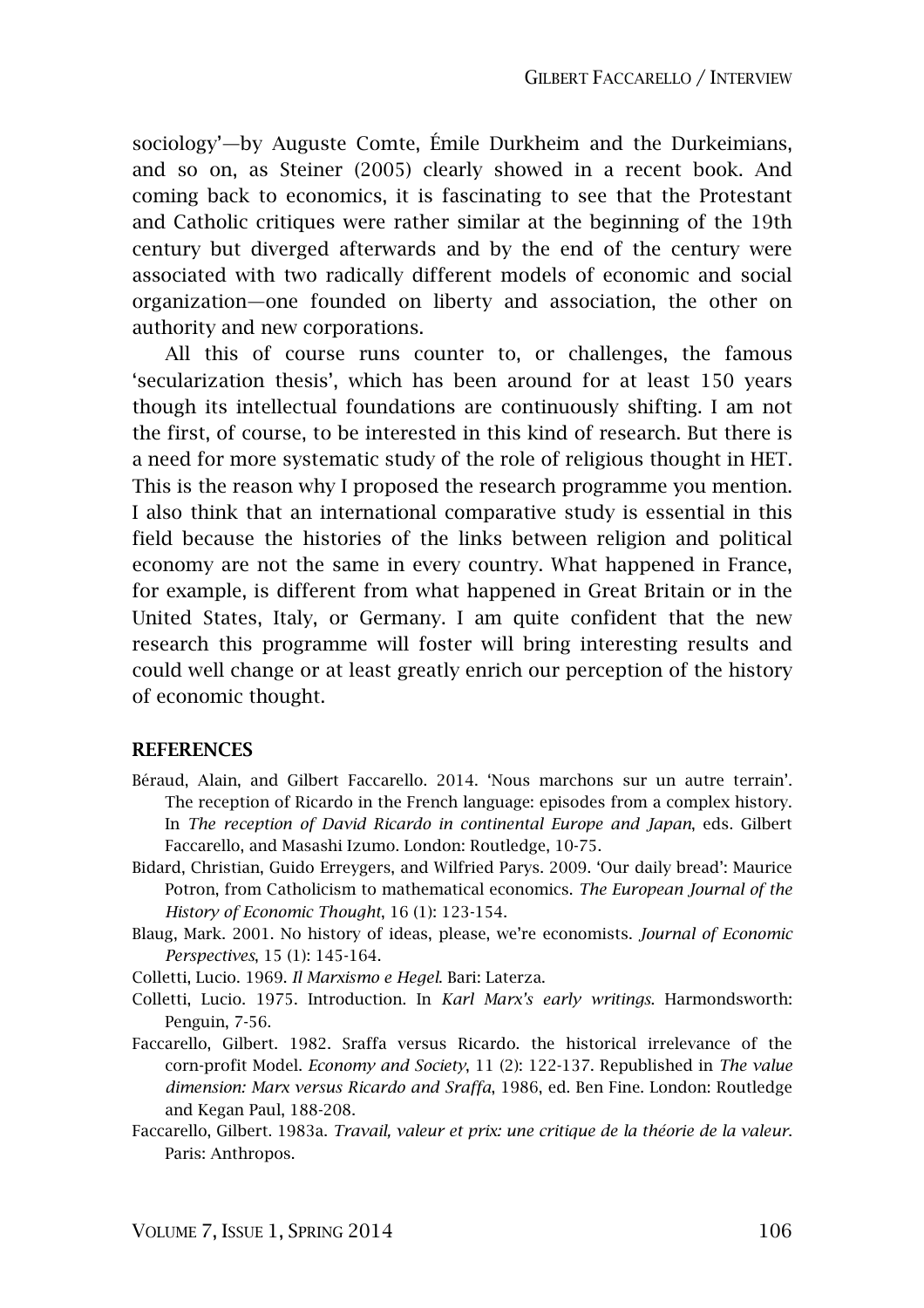- Faccarello, Gilbert. 1983b. La loi de la valeur et le problème de la coordination des activités économiques [On Isaak Illych Rubin]. *L'Homme et la Société*, 67 (67-68): 153-177.
- Faccarello, Gilbert. 1986. *Aux origines de l'économie politique libérale: Pierre de Boisguilbert*. Paris: Anthropos. Revised edition: *The Foundations of Laissez-faire: the Economics of Pierre de Boisguilbert*. London: Routlege, 1999.
- Faccarello, Gilbert. 1989. L'évolution de la pensée économique pendant la Révolution: Alexandre Vandermonde ou la croisée des chemins. In *Politische Ökonomie und Französische Revolution*. Trier: Schriften aus dem Karl-Marx-Haus, 75-121.
- Faccarello, Gilbert. 1992. Turgot et l'économie politique sensualiste. In *Nouvelle histoire de la pensée économique, vol. 1: Des scolastiques aux classiques*, eds. Alain Béraud, and Gilbert Faccarello. Paris: La Découverte, 254-288.
- Faccarello, Gilbert. 1997. Some reflexions on Marx's theory of value. In *Marxian economics: a centenary appraisal,* volume I, ed. Riccardo Bellofiore. London: Macmillan, 29-47.
- Faccarello, Gilbert. 1997. Galiani, Necker, and Turgot: a debate on economic reforms and policies in eighteenth century France. In *Studies in the history of French political economy*, ed. Gilbert Faccarello. London: Routledge, 120-195.
- Faccarello, Gilbert. 2000. Karl Marx et la critique de l'économie politique: le 'purgatoire du temps présent'. In *Nouvelle histoire de la pensée économique, vol. 2: Des premiers mouvements socialistes aux néoclassiques*, eds. Alain Béraud, and Gilbert Faccarello. Paris: La Découverte, 62-170.
- Faccarello, Gilbert. 2006. An 'exception culturelle'? French Sensationist political economy and the shaping of public economics. *The European Journal of the History of Economic Thought*, 13 (1): 1-38.
- Faccarello, Gilbert. 2009. The enigmatic Mr. Graslin: a Rousseauist bedrock for classical economics? *The European Journal of the History of Economic Thought*, 16 (1): 1-40.
- Faccarello, Gilbert. 2010. Bold ideas: French liberal economists and public economics in 19th century France. *The European Journal of the History of Economic Thought*, 17 (4): 719-758.
- Faccarello, Gilbert. 2010. 'She tells him to be gone'. Population, poverty, and welfare in France during the first 19th century: the heyday of a controversy. Tokyo, Waseda University: Seminar on 'Population, poverty, and welfare in the history of economic thought'.
- Faccarello, Gilbert. 2011. A dance teacher for paralytic people? Pauperism and the two births of Christian political economy in 19th century France. Tokyo, Waseda University: Seminar on 'Population, poverty, and welfare in the history of economic thought'.
- Faccarello, Gilbert. 2014. From the foundation of liberal political economy to its critique: theology and economics in France in the 18th and 19th centuries. In *The Oxford Handbook of Christianity and Economics*, ed. Paul Oslington. Oxford: Oxford University Press, 73-93.
- Faccarello, Gilbert. 2015. Autopsy of a text: being an enquiry concerning Mr. Ricardo's principles of international trade. *The European Journal of the History of Economic Thought*. Forthcoming.